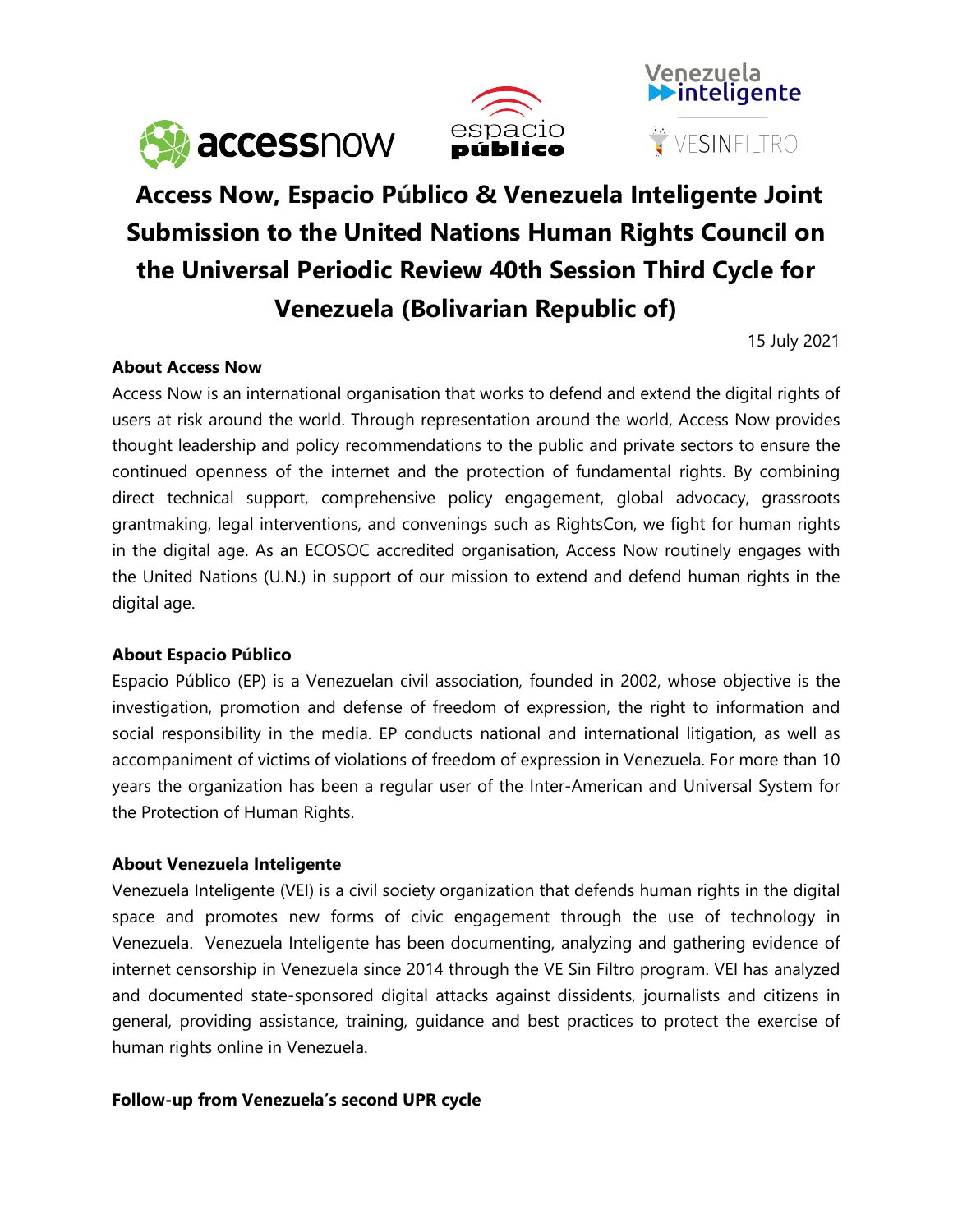- 1. The Universal Periodic Review (UPR) is an important U.N. mechanism aimed at addressing human rights issues across the globe. Access Now, Espacio Público, and Venezuela Inteligente welcome this opportunity to contribute to Venezuela'<sup>s</sup> third review cycle. 1 This submission examines the state of digital rights in Venezuela, including the rights to freedom of opinion and expression, access to information, the safety of journalists, and the right to privacy.
- 2. During the second UPR cycle, Venezuela received <sup>a</sup> total of 274 recommendations, of which 193 were accepted and 81 noted. $^2$  Regarding digital rights, Venezuela received:
	- a. 17 recommendations on the right to freedom of expression, of which 12 were accepted and 5 noted;
	- b. 3 recommendations on the right to freedom of opinion, of which all were accepted;
	- c. 8 recommendations on the right to access information, of which 6 were accepted and 2 noted;
	- d. 10 recommendations on the safety of journalists, of which 9 were accepted and 1 noted;
	- e. 1 recommendation on the right to privacy, which was accepted.
- 3. In 2017, the state of digital rights in Venezuela sunk to an all time low. In addition to the surveillance of activists, $^3$  and authorisation of government policing and filtering of online content, civil society organizations and activists regularly reported problems with internet connectivity in the region, that by 2019 devolved into partial and full internet shutdowns. 4
- 4. Journalists and human rights defenders in Venezuela are further endangered by the harsh policies, laws, and regulations which target them. Such policies, laws and regulations include:

<sup>1</sup> Venezuela was last reviewed in November 2016 (second UPR cycle) and October 2011 (first UPR cycle) *See* OHCHR, *Universal Periodic Review - Venezuela (Bolivarian Republic of),* available online: <https://www.ohchr.org/en/HRBodies/UPR/Pages/VEindex.aspx> 2 UPR Info, *2PR Responses to Recommendations and Voluntary Pledges: Venezuela*, available online: [https://www.upr](https://www.upr-info.org/sites/default/files/document/venezuela_bolivarian_republic_of/session_26_-_november_2016/recommendations_and_pledges_venezuela_2016.pdf)[info.org/sites/default/files/document/venezuela\\_bolivarian\\_republic\\_of/session\\_26\\_-](https://www.upr-info.org/sites/default/files/document/venezuela_bolivarian_republic_of/session_26_-_november_2016/recommendations_and_pledges_venezuela_2016.pdf)

november 2016/recommendations and pledges venezuela 2016.pdf.<br>3 Access Now, The "Doubleswitch" social media attack: a threat to advocates in Venezuela and worldwide, available online: <https://www.accessnow.org/doubleswitch-attack/>, 9 June 2017.

<sup>4</sup> Vesinfiltro, *Resumen preliminar del incidente de bloqueo del 28 de junio de 2017,* available online [https://vesinfiltro.com/noticias/resumen\\_preliminar\\_2017-06-28/,](https://vesinfiltro.com/noticias/resumen_preliminar_2017-06-28/) 28 June 2017; *See also* Access Now, *Social media shutdown in* Venezuela is a warning of what is to come as political tensions rise, available online: [https://www.accessnow.org/social-media](https://www.accessnow.org/social-media-shutdown-in-venezuela-is-a-warning-of-what-is-to-come-as-political-tensions-rise/)[shutdown-in-venezuela-is-a-warning-of-what-is-to-come-as-political-tensions-rise/](https://www.accessnow.org/social-media-shutdown-in-venezuela-is-a-warning-of-what-is-to-come-as-political-tensions-rise/), 22 January 2019.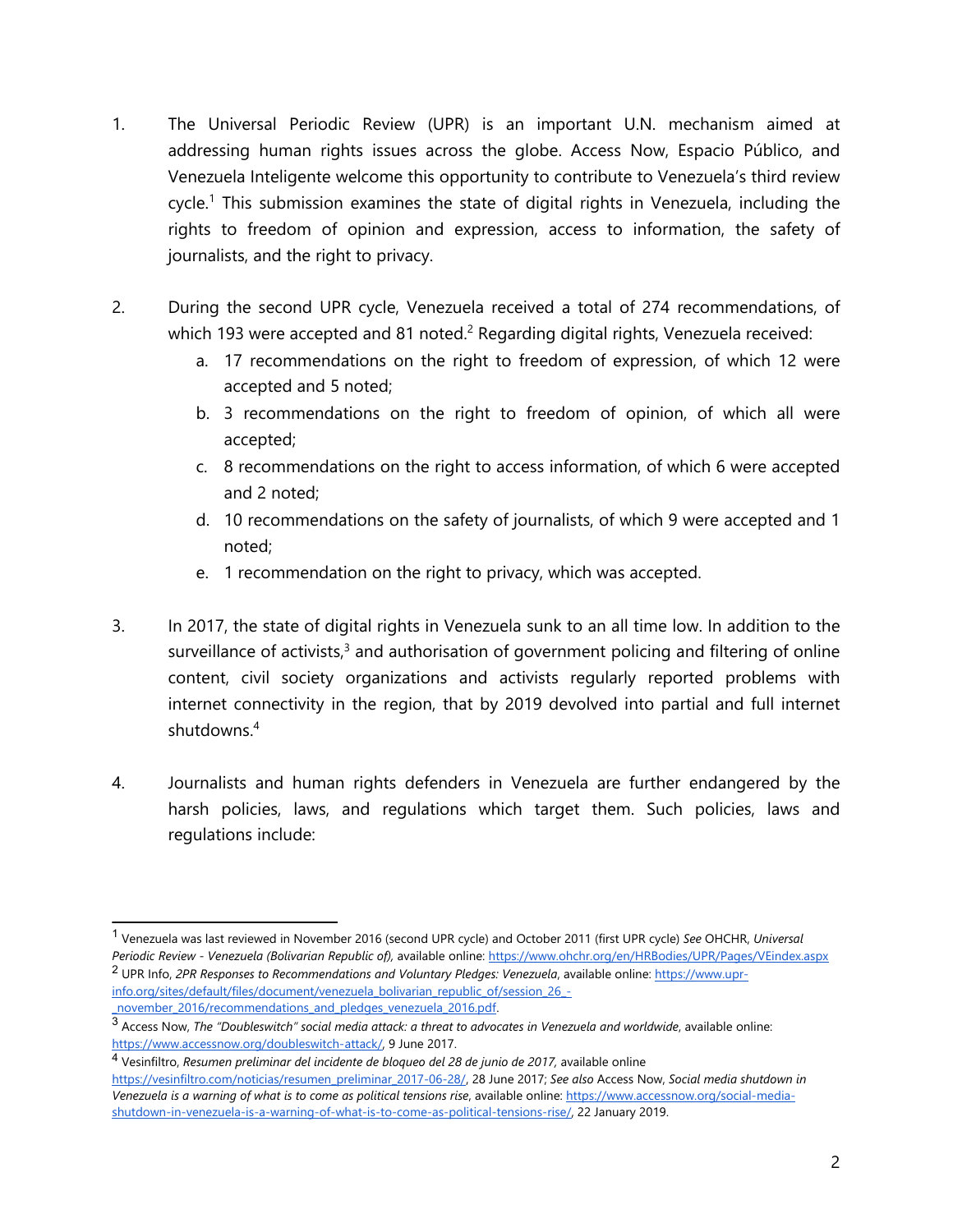- a. On May 16, 2017, the Venezuelan governmen<sup>t</sup> issued Executive Order 2489, which extended the state of emergency in Venezuela that was in place since May 2016 (as of July 2021, the state of emergency is still in place), authorizing internet policing and content filtering.<sup>5</sup> The Executive Order eventually became the foundation for the Law Against Hatred for Peaceful Coexistence and Tolerance (known as the Law Against Hatred), which passed in November 2017, and has since been used to persecute countless individuals, mostly for political dissent. $^6$ As such, the law requires intermediates to remove content containing "hate speech" within 6 hours, or face fines, and also empowers authorities to block websites that are alleged to promote hatred or intolerance.
- b. In January 2019, the bill for the "Constitutional Law of Cyberspace" proposed to justify and expand the powers of the governmen<sup>t</sup> to control and monitor the use of the internet without institutional checks, threatening the human rights of all Venezuelans. The bill would create <sup>a</sup> national cyber defense system, with the authority over <sup>a</sup> vaguely defined "Cyberspace of the Bolivarian Republic of Venezuela," effectively limiting Venezuelans to <sup>a</sup> controlled, isolated, and fragmented network. After being proposed, the law was not approved but the draft proposal resurfaced again in 2021. $^7$  The passage of this law would cement the securitisation approach to the access and use of information, at the cost of human rights.

#### **Venezuela'<sup>s</sup> international, regional, and domestic human rights obligations**

5. Venezuela has signed the Universal Declaration of Human Rights (UDHR), and ratified the International Covenant on Civil and Political Rights (ICCPR) and the International Covenant on Economic, Social and Cultural Rights (ICESCR) and the Optional Protocols.<sup>8</sup> Article 23 of the Venezuelan Constitution affirms that ratified and executed international treaties relating to human rights, such as the ICCPR and ICESCR, "have <sup>a</sup> constitutional rank, and prevail over internal legislation, insofar as they contain provisions concerning

6 Reuters, *Venezuela wields <sup>a</sup> powerful "hate" law to silence Maduro'<sup>s</sup> remaining foes*, available online:

<https://www.reuters.com/investigates/special-report/venezuela-politics-hatelaw/>, 14 December 2020; *See also* Freedom House, *Freedom of the Net Report 2019: Venezuela,* available online: <https://freedomhouse.org/country/venezuela/freedom-net/2019>, 2019; Freedom House, *Freedom of the Net Report 2020 Venezuela,* available online: [https://freedomhouse.org/country/venezuela/freedom](https://freedomhouse.org/country/venezuela/freedom-net/2020)[net/2020,](https://freedomhouse.org/country/venezuela/freedom-net/2020) 2020.

<sup>7</sup> El Comercio, Gobierno de Venezuela pretende aprobar la Ley del Ciberespacio; opositores temen que regule las redes sociales, available online: <https://www.elcomercio.com/actualidad/mundo/venezuela-ley-ciberespacio-redes-sociales.html>, 21 abril 2021; Espacio Público, Analisis del anteprovecto de Ley del Ciberespacio: control, vigilancia y eliminacion de la privacidad, available online: [http://espaciopublico.ong/analisis-del-anteproyecto-de-ley-del-ciberespacio-control-vigilancia-y-eliminacion-de-la-privacidad/,](http://espaciopublico.ong/analisis-del-anteproyecto-de-ley-del-ciberespacio-control-vigilancia-y-eliminacion-de-la-privacidad/) 17 enero 2019.

[https://tbinternet.ohchr.org/\\_layouts/15/TreatyBodyExternal/Treaty.aspx?CountryID=191&Lang=SP](https://tbinternet.ohchr.org/_layouts/15/TreatyBodyExternal/Treaty.aspx?CountryID=191&Lang=SP), 2021.

<sup>5</sup> Access Now, *Civil society unites against internet censorship in Venezuela,* available online: [https://www.accessnow.org/civil-society](https://www.accessnow.org/civil-society-letter-agains-internet-censorship-in-venezuela/)[letter-agains-internet-censorship-in-venezuela/](https://www.accessnow.org/civil-society-letter-agains-internet-censorship-in-venezuela/), 1 June 2017.

<sup>8</sup> OHCHR, *UN Treaty Body Database,* available online: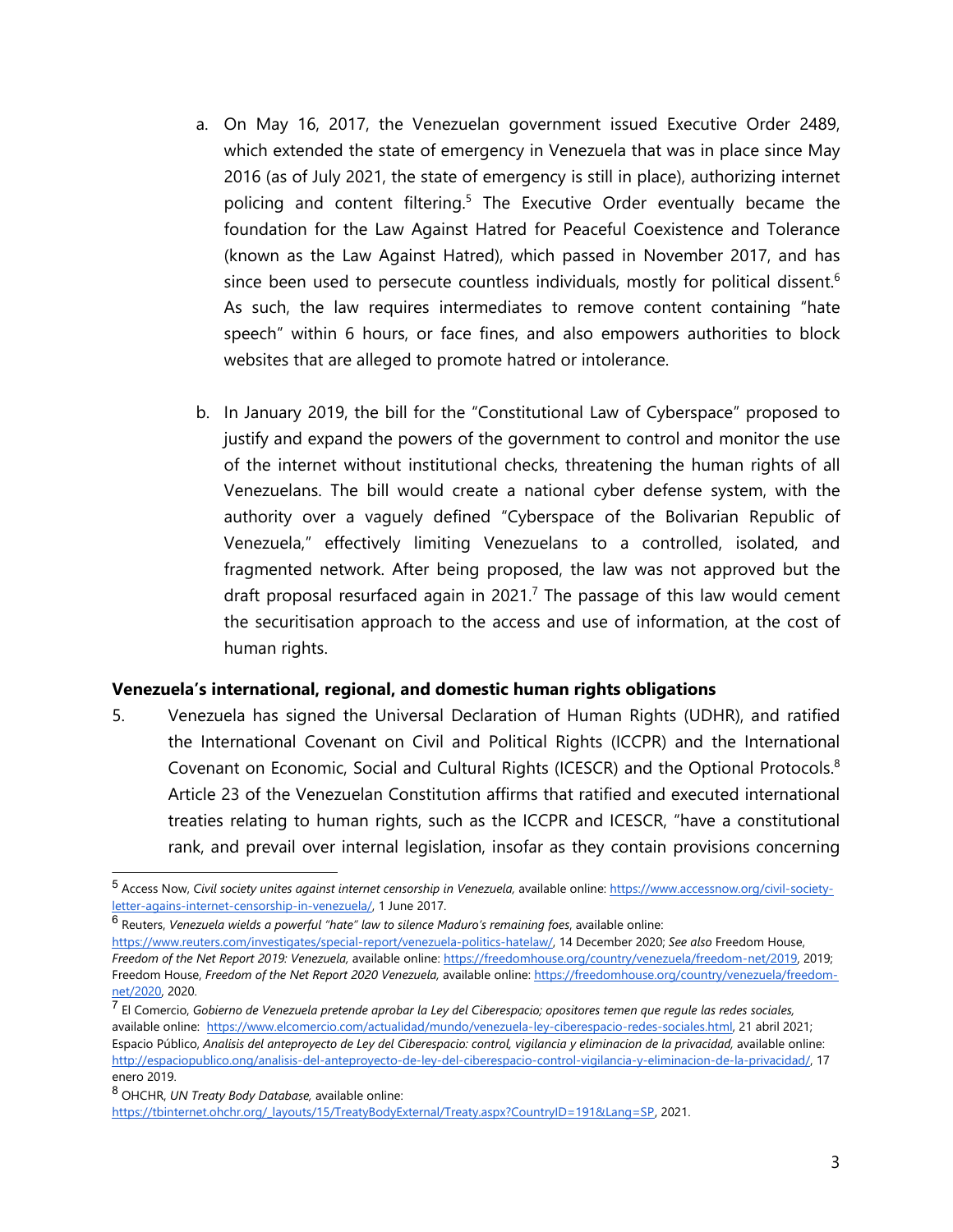the enjoyment and exercise of such rights that are more favourable than those established by [the] Constitution and the laws of the Republic" therefore affording domestic application. 9

- 6. On April 28, 2017 the Secretary General of the Organisation for American States (OAS) received <sup>a</sup> note dated April 27, 2017, in which Venezuela expressed its decision to denounce the Charter of the Organisation of American States in the terms established in said note.<sup>10</sup>
- 7. Venezuela's Constitution<sup>11</sup> affirms the right to privacy (Articles 47, 48, and 60), freedom of expression and opinion (Article 57), access to information (Articles 28 and 58), and peaceful assembly and association (Article 53). While Venezuela lacks specific data protection legislation, and does not have <sup>a</sup> data protection authority, Article 28 of the Constitution, and other laws, enshrine the right to *habeas data*, which is the only data protection principle in the Constitution.

### **Freedom of expression and opinion, access to information, and safety of journalists**

- 8. Venezuela misuses its existing legal framework to quell opposition leaders, dissidents, and those caught in the digital "crossfire." For instance, the **Law on Social Responsibility on Radio, Television, and Digital Media (Resorte Law)** is being misused for the purpose of censoring speech and violating people'<sup>s</sup> rights to freedom of expression and opinion.<sup>12</sup> Notably the provisions contained in Resorte Law forbid messages that promote anxiety among the population, alter public order, disregard legal authorities, or promote violation of existing laws. Under the guise of this law, the governmen<sup>t</sup> forces down any content that it deems fit into any of these broad categories.
- 9. In addition to Resorte Law'<sup>s</sup> power to censor content, Venezuela also uses the **Constitutional Law against Hate, for Peaceful Coexistence and Tolerance (Law**

<sup>9</sup> Constitute, *Venezuela (Bolivarian Republic of)'<sup>s</sup> Constitution of 1999 with Amendments through 2009*, available online: [https://www.constituteproject.org/constitution/Venezuela\\_2009.pdf.](https://www.constituteproject.org/constitution/Venezuela_2009.pdf)

<sup>10</sup> OAS, *Charter on the Organization of American States (A-41) Signatories and Ratifications,* available online: [http://www.oas.org/es/sla/ddi/tratados\\_multilaterales\\_interamericanos\\_A-41\\_carta\\_OEA\\_firmas.asp](http://www.oas.org/es/sla/ddi/tratados_multilaterales_interamericanos_A-41_carta_OEA_firmas.asp), 2021.

<sup>11</sup> Constitute, *Venezuela (Bolivarian Republic of)'<sup>s</sup> Constitution of 1999 with Amendments through 2009*, available online: [https://www.constituteproject.org/constitution/Venezuela\\_2009.pdf.](https://www.constituteproject.org/constitution/Venezuela_2009.pdf)

<sup>12</sup> First enacted in 2005, and later amended in 2010 to include digital media Freedom House, *Freedom of the Net Report 2020: Venezuela,* available online: [https://freedomhouse.org/country/venezuela/freedom-net/2020,](https://freedomhouse.org/country/venezuela/freedom-net/2020) 2020.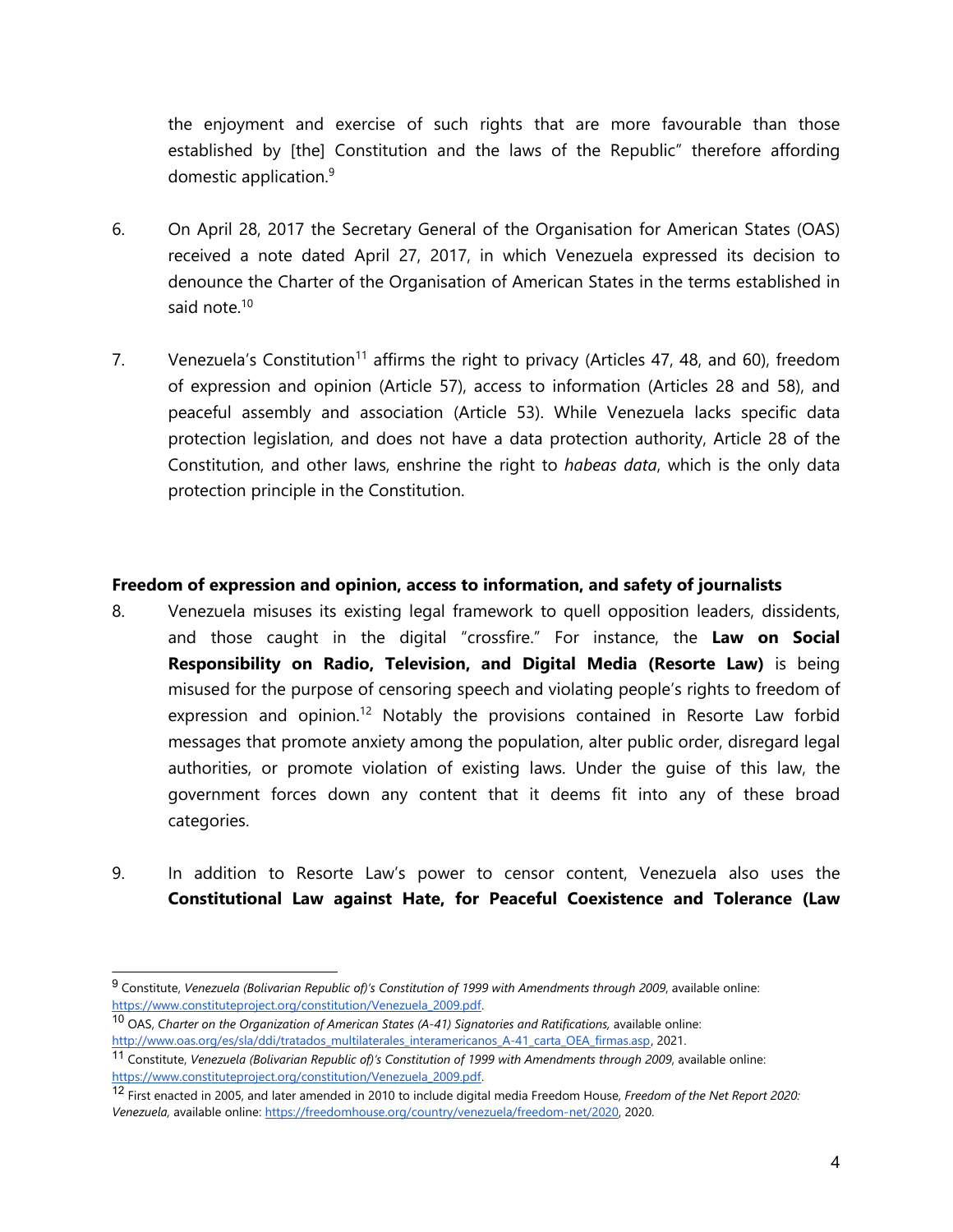**against Hatred)** passed in 2017 to repress and prosecute dissent, particularly online. 13 Oftentimes, people are arrested simply for expressing their opinions on social networks and end up detained for months. $^{\mathsf{14}}$  In 2020 alone, the government detained at least 18 people who used social networks to denounce the inefficiency of the government'<sup>s</sup> response to COVID-19 pandemic.<sup>15</sup> The law is also used to prosecute political opposition, members of the socialist parties, as well as those who merely make comments on the topics that the governments construed to be "hate speech" within the very broad definition of such in the law. Effectively, the law seeks to silence and punish those whose opinions are not aligning with the government. Those who are arrested and charged with the violations of the Law Against Hatred are being imprisoned and tortured, further violating their human rights. 16

10. In 2019, journalist and activist Luis Carlos Díaz, who consistently reported on the acts of censorship by the Maduro governmen<sup>t</sup> (as described above, including internet shutdowns, blocking of the Tor network and phishing attacks by state-owned ISP CANTV) as well as ongoing electricity blackout, was falsely accused by Diosdado Cabello of participating in <sup>a</sup> right-wing conspiracy he claimed caused an extended nationwide electrical outage. Mr. Díaz was arrested on 11 March, 2019, and charged with "cybercrimes," facing cruel and degrading treatment during his detention. Following global outrage over Mr. Díaz' arrest, he was conditionally released, but still charged with an instigation to commit a crime and prohibited from leaving Venezuela.<sup>17</sup> Mr. Diaz and his defense team are also prohibited from making any statements about the case, with this state-imposed gag order effectively assuring that Mr. Diaz is silenced and censored.<sup>18</sup>

<sup>&</sup>lt;sup>13</sup> Derechos Digitales, Discurso De Odio En America Latin: Tendencias de regulacion, rol de los intermediarios y riesgos para la libertad *de expresion*, available online: <https://www.derechosdigitales.org/wp-content/uploads/discurso-de-odio-latam.pdf>, Febrero 2020.

<sup>14</sup> Derechos Digitales, *Encarcelado por tuitear*, available online: <https://www.derechosdigitales.org/12273/encarcelado-por-tuitear/>, 28 de junio, 2018.

<sup>15</sup> Access Now, *Fighting Misinformation and Defending Free Expression During COVID-19: Recommendations for States,* available online: [https://www.accessnow.org/cms/assets/uploads/2020/04/Fighting-misinformation-and-defending-free-expression-during-](https://www.accessnow.org/cms/assets/uploads/2020/04/Fighting-misinformation-and-defending-free-expression-during-COVID-19-recommendations-for-states-1.pdf)[COVID-19-recommendations-for-states-1.pdf,](https://www.accessnow.org/cms/assets/uploads/2020/04/Fighting-misinformation-and-defending-free-expression-during-COVID-19-recommendations-for-states-1.pdf) April 2020; *See also* Espacio Público. Marzo: cuarentena informativa en Venezuela, <http://espaciopublico.ong/marzo-cuarentena-informativa-en-venezuela/>, 2020; Espacio Público, *A tres anos de la "ley contra el odio",* available online: <http://espaciopublico.ong/a-tres-anos-de-la-ley-contra-el-odio/>, 2 mayo 2021.

<sup>&</sup>lt;sup>16</sup> The facts of brutal torture of arrested dissidents were confirmed in the report of the U.N. High Commissioner for Human Rights on the situation of Human Rights in the Bolivarian Republic of Venezuela. *See* U.N. High Commissioner for Human Rights, Human rights in the Bolivarian Republic of Venezuela, Report, U.N. Doc A/HRC/41/18, paras. 41, 43, available online: [https://www.ohchr.org/EN/HRBodies/HRC/RegularSessions/Session41/Documents/A\\_HRC\\_41\\_18.docx,](https://www.ohchr.org/EN/HRBodies/HRC/RegularSessions/Session41/Documents/A_HRC_41_18.docx) 5 July 2019.

<sup>17</sup> Access Now, *Venezuelan journalist Luis Carlos Diaz facing arbitrary detention,* available online: <https://www.accessnow.org/venezuelan-journalist-luis-carlos-diaz-facing-arbitrary-detention/>. 12 March 2019.

<sup>18</sup> Espacio Público, *Luis Carlos Diaz tiene dos anos silenciado sin pruebas, y sin sentencia*, available online: [http://espaciopublico.ong/luis-carlos-diaz-tiene-dos-anos-silenciado-sin-pruebas-y-sin-sentencia/,](http://espaciopublico.ong/luis-carlos-diaz-tiene-dos-anos-silenciado-sin-pruebas-y-sin-sentencia/) 11 marzo 2021.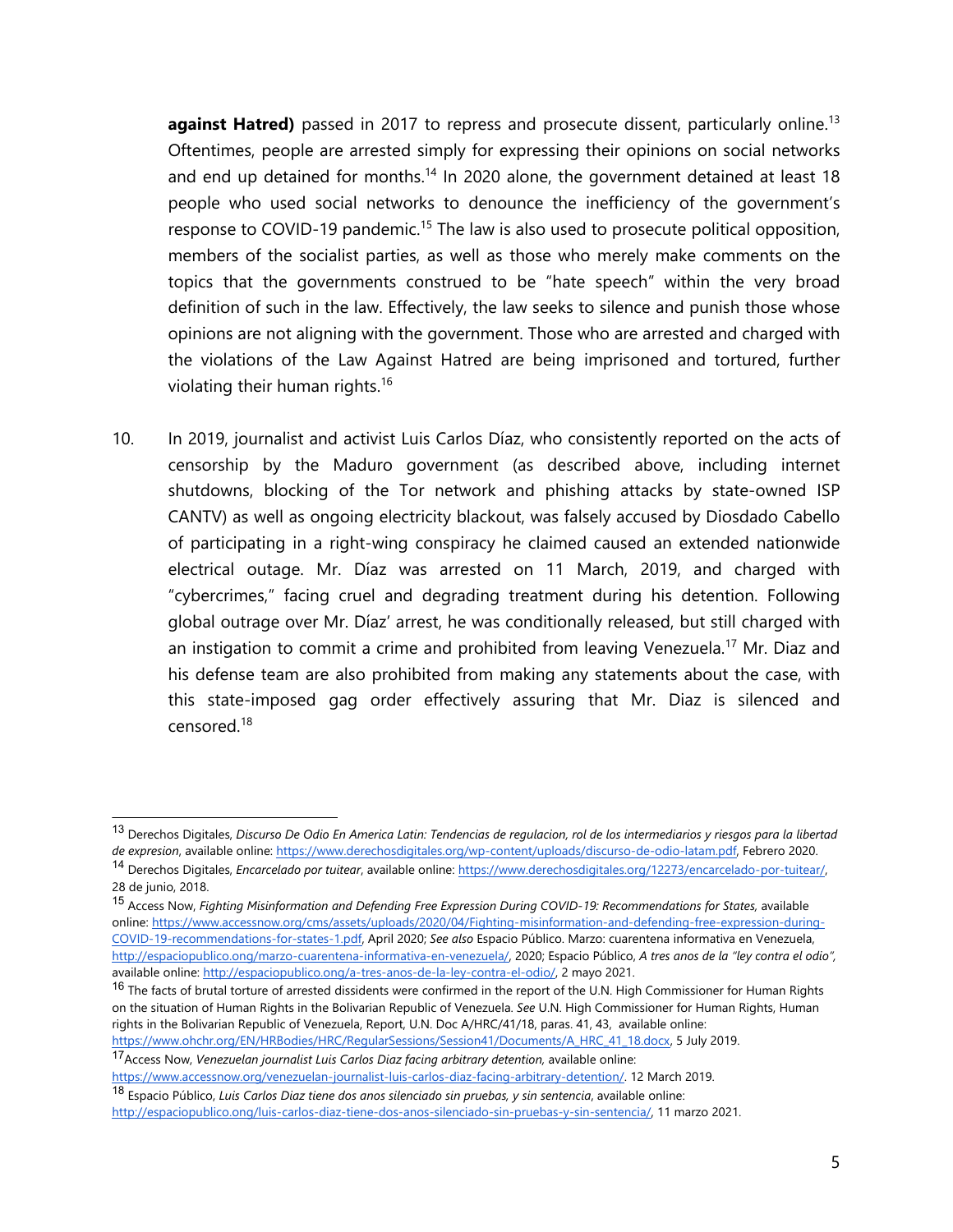11. Since the last UPR cycle, numerous Venezuelan citizens have faced retaliation or intimidation for expressing political opinions online, sharing publicly available information after governmen<sup>t</sup> officials were made aware of them. This includes messages posted to social media such as Twitter, private group chats, and shared via WhatsApp messages or statuses.<sup>19</sup>

#### **Internet shutdowns, online censorship, and blocking social media**

- 12. The #KeepItOn Coalition composed of more than 240 organisations from 105 countries around the world — track internet shutdowns worldwide. The 2021 #KeepItOn Report, authored by Access Now, noted an alarming government-trend to shut down the internet as <sup>a</sup> tool to suppress peoples' human rights amid conflict, as well as during pivotal moments, such as protests and elections. $^{20}$
- 13. Governments often attempt to justify internet shutdowns by claiming they are necessary to restore "public order" or "national security," to "prevent the spread of misinformation/disinformation," to "curb cheating on exams," or for "technical reasons." Yet governments typically order internet shutdowns under circumstances that reveal the shutdowns are in fact aimed at quelling protests, gagging citizens, or limiting access to news during important national events like elections. 21
- 14. In alignment with its human rights obligations<sup>22</sup> Venezuela must refrain from blocking or shutting down the internet and mobile communications services, particularly during elections and protests. Several U.N. bodies and independent experts have condemned internet shutdowns as a violation of international human rights law.<sup>23</sup> Despite clear international and regional guidance that internet shutdowns are never justified under

<sup>19</sup> *See, e.g.,* Espacio Público, E*xcarcelado Pedro Jaimes tras un año y cinco meses de detención arbitraria*, available online: <http://espaciopublico.ong/excarcelado-pedro-jaimes-tras-detencion-arbitraria/> , 17 octubre 2019 (describing torture of Pedro Jaimes, amateur aeronautics and meteorology fan, who tweeted an image of the flight path of the presidential place on 3 May 2019); Espacio Público, *Excarcelan con cautelares <sup>a</sup> escritores detenidos por difundir un artículo por Whatsapp*, available online: ]<http://espaciopublico.ong/excarcelan-con-cautelares-a-escritores-detenidos-por-difundir-un-articulo-por-whatsapp/>, 1 abril 2021 (reporting on the release of the journalist Milagros Mata Gil and writer Juan Manuel Muñoz from prison after they were arrested for sending <sup>a</sup> satirical article on WhatsApp, and their cell phones have been confiscated and data deleted); Espacio Público, *Detienen <sup>a</sup> médico por publicar una imagen contra Maduro en su Whatsapp*, available online: [http://espaciopublico.ong/detienen-a-medico-por-](http://espaciopublico.ong/detienen-a-medico-por-publicar-una-imagen-contra-maduro-en-su-whatsapp/)

[publicar-una-imagen-contra-maduro-en-su-whatsapp/](http://espaciopublico.ong/detienen-a-medico-por-publicar-una-imagen-contra-maduro-en-su-whatsapp/), 28 mayo 2020.

<sup>20</sup> Access Now, *Shattered Dreams and Lost Opportunities: A year in the fight to #KeepItOn,* available online:

[https://www.accessnow.org/cms/assets/uploads/2021/03/KeepItOn-report-on-the-2020-data\\_Mar-2021\\_3.pdf,](https://www.accessnow.org/cms/assets/uploads/2021/03/KeepItOn-report-on-the-2020-data_Mar-2021_3.pdf) March 2021.

<sup>21</sup> Access Now, *#KeepItOn FAQ*, available online: <https://www.accessnow.org/keepiton-faq/>, 2021.

 $^{22}$  Articles of the Universal Declaration of Human Rights (Article 20), and affirmed in the ICCPR (Articles 21, 22), as well as Venezuela'<sup>s</sup> own Constitution that protects rights to freedom of assembly, expression and opinion.

<sup>23</sup> Most recently summarized in the <sup>15</sup> June <sup>2021</sup> Report *Ending Internet shutdowns: <sup>a</sup> path forward,* the U.N. Special Rapporteur on the rights to freedom of peaceful assembly and of association, U.N. Doc. A/HRC/47/24/Add.2, available online:

<https://undocs.org/A/HRC/47/24/Add.2> at paras 13 - 14. *See also,* Access Now, *U.N. propels internet shutdowns into the spotlight, calls on key stakeholders to act,* available online: <https://www.accessnow.org/un-internet-shutdowns/>, 1 July 2021.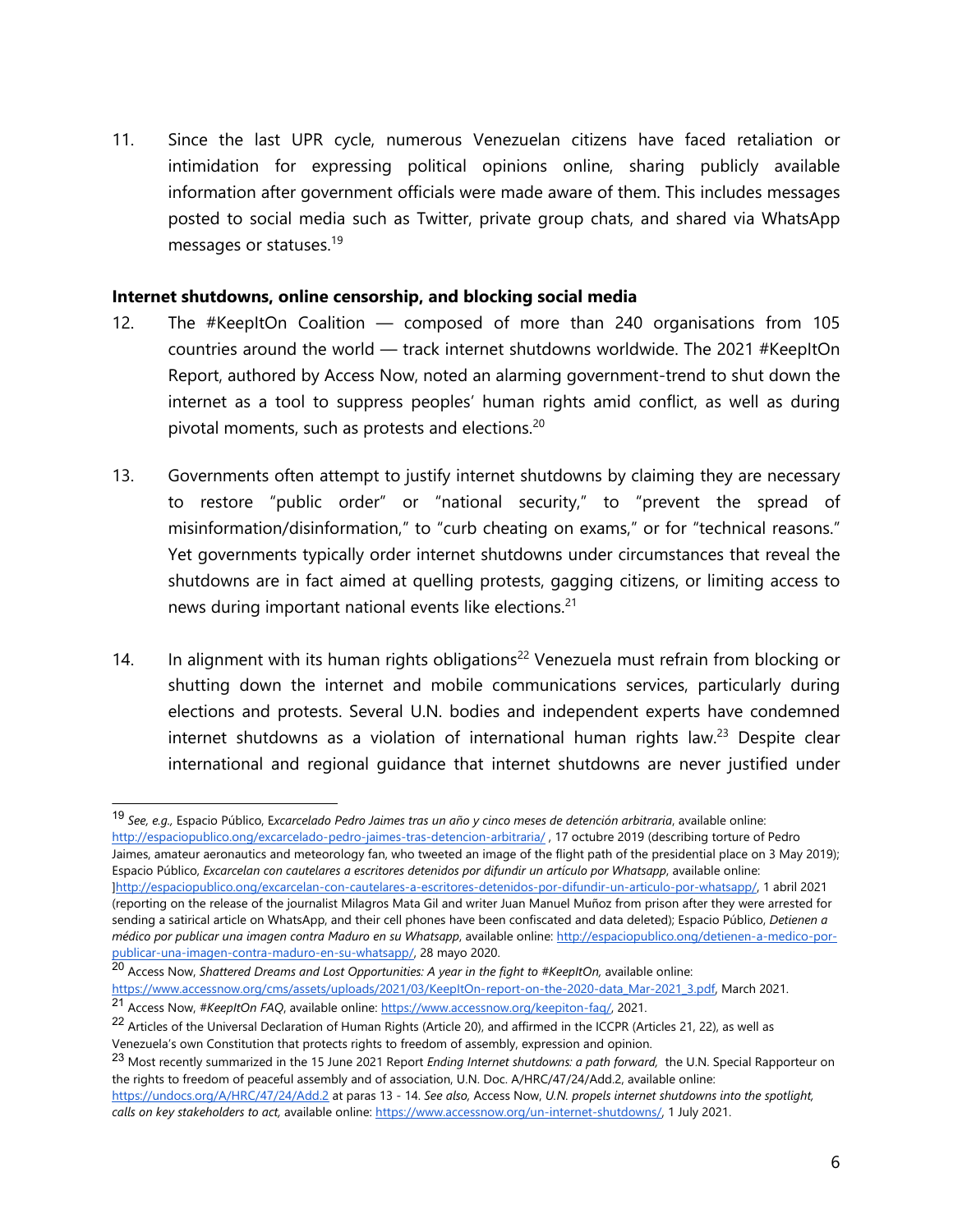international human rights law, internet shutdowns became <sup>a</sup> regular occurrence in Venezuela, particularly during elections.

- 15. Since the previous UPR cycle, Venezuela experienced internet shutdowns, online censorship, and the blocking of social media platforms and news sites, thereby infringing the rights to freedom of expression and opinion, the right to freedom of association, access to information, and the safety of journalists, among others, throughout the region: 24
	- a. In the first half of 2017, the Venezuelan governmen<sup>t</sup> blocked 3 streaming TV providers<sup>25</sup> without obtaining a court order, in the midsts of increasing protests that were covered live by their streaming news programs.
	- b. VE Sin Filtro'<sup>s</sup> data shows the existence of on-and-off blocks to social media and streaming platforms timed to coincide with newsworthy events.<sup>26</sup> This was especially true in 2019 with 64 individual instances of such blocking events being documented.
	- c. A dramatic increase of indefinite blocks of the websites of various NGOs and digital news outlets, and limiting access to different censorship circumvention tools.<sup>27</sup> For instance, the news outlet "El Pitazo" has been blocked for the most part since September 2017. 28
	- d. On April 26, 2017, the former Special Rapporteurs for freedom of expression and opinion of the U.N. and the Inter-American Commission on Human Rights (IACHR) issued <sup>a</sup> joint statement rejecting "the official censorship and blocking of new spaces in Venezuela."<sup>29</sup> The Special Rapporteurs also condemned the "censorship and blocking of information both in traditional media and on the internet."<sup>30</sup>

<sup>24</sup> Access Now, *Connectivity problems raise red flags ahead of Venezuelan elections,* available online:

[https://www.accessnow.org/connectivity-problems-raise-red-flags-ahead-venezuelan-elections/,](https://www.accessnow.org/connectivity-problems-raise-red-flags-ahead-venezuelan-elections/) 28 July 2027.

<sup>25</sup> Vesinfiltro, *Bloqueos de internet en Abril de 2017*, available online: [https://vesinfiltro.com/noticias/bloqueos\\_abril\\_2017/,](https://vesinfiltro.com/noticias/bloqueos_abril_2017/) 24 mayo 2017.

<sup>26</sup> Vesinfiltro, *Venezuela bloques las noticias y <sup>a</sup> los medios en internet,* available online: [https://vesinfiltro.com/noticias/venezuela\\_bloquea\\_las\\_noticias-2019-05/](https://vesinfiltro.com/noticias/venezuela_bloquea_las_noticias-2019-05/), 3 May 2019.

<sup>27</sup> Vesinfiltro, *Limited access to circumvention tools in Venezuela,* available online: [https://vesinfiltro.com/noticias/2020-10-30](https://vesinfiltro.com/noticias/2020-10-30-limited_access_circumvention_tools/) [limited\\_access\\_circumvention\\_tools/](https://vesinfiltro.com/noticias/2020-10-30-limited_access_circumvention_tools/), 30 October 2020.

<sup>28</sup> Caracas Chronicles, *The Government Blocks El Pitazo for <sup>a</sup> Third Time,* available online:

<https://www.caracaschronicles.com/2018/08/13/the-government-blocks-el-pitazo-for-a-third-time/>, 13 August 2018.

<sup>&</sup>lt;sup>29</sup> OAS, Joint Press Release Venezuela Protests: UN and IACHR Rapporteurs condemn censorship, arrests and attacks on journalists, available online: <http://www.oas.org/es/cidh/expresion/showarticle.asp?artID=1062&lID=2>, 26 April 2017. 30 *Id.*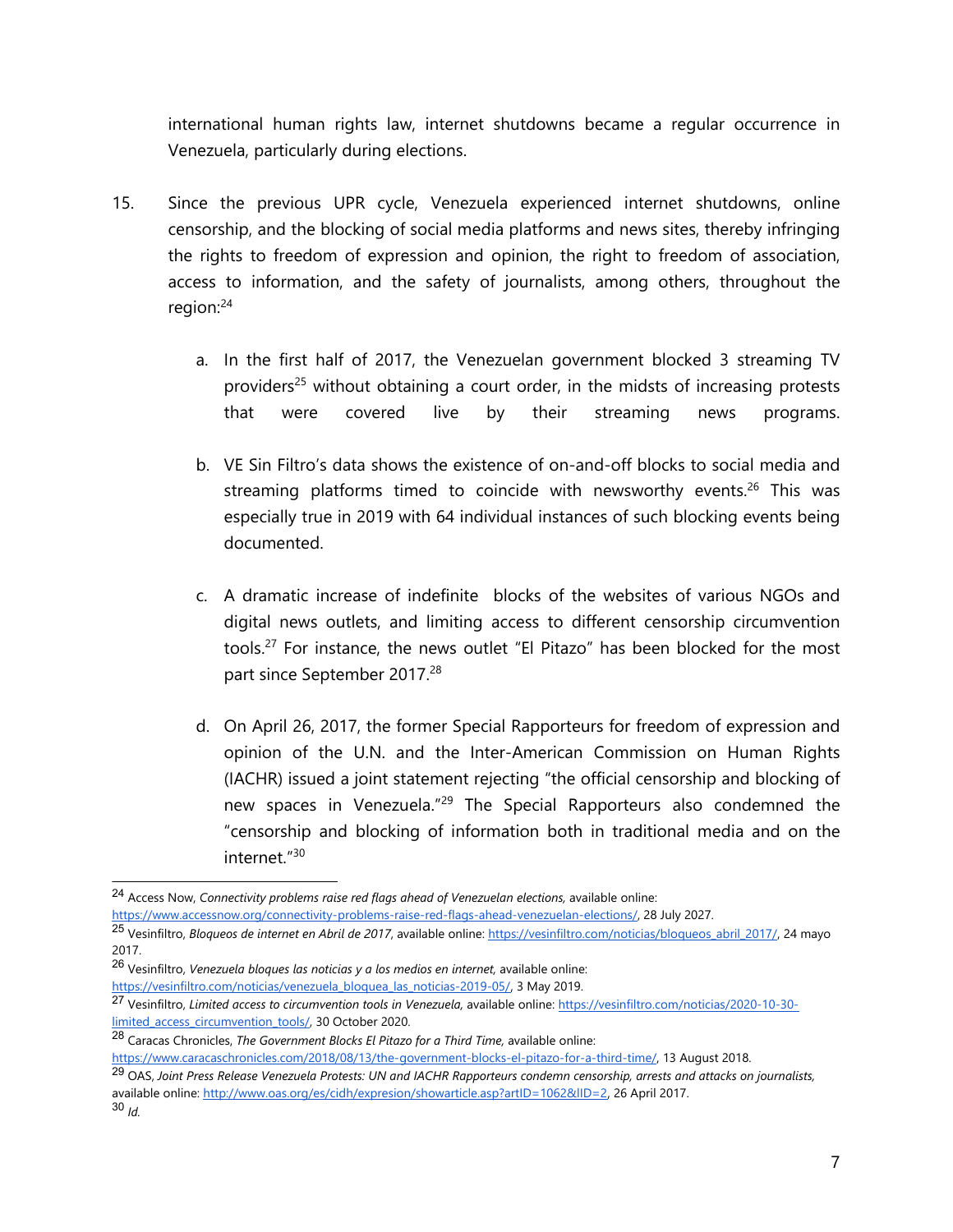- e. In June 2018, Access Now and partners confirmed that, along with the blocking of the independent media websites, the Tor network — <sup>a</sup> widely used tool allowing users to browse the internet anonymously — was blocked in Venezuela over the government-owned Internet Service Provider (ISP) CANTV, which is the largest in the country.<sup>31</sup> Tor is a crucial tool for activists, independent journalists, and civil society actors to stay safe online. The inability to browse and publish while remaining anonymous, censorship, including instances of self-censorship, intensified throughout the region.  $^{32}$
- f. On 21 January 2019, two days before Juan Guaidó, the president of the National Assembly, made his disputed claim to assume the office as the interim president of Venezuela, Nicolás Maduro'<sup>s</sup> governmen<sup>t</sup> blocked access to Twitter and Instagram on mobile and fixed-line connections, lasting for about two hours. The blockings only ramped up after Guaidó announced his claim to the presidency.<sup>33</sup> Like this in 2019, In the midst of the political turmoil in the country, Venezuela shut down the internet, blocking access to social media platforms at least 12 times. <sup>34</sup> Most commonly affected <sup>p</sup>latforms were Facebook and Instagram with instances of blocking occurring whenever Juan Guaidó would livestream, the National Assembly convene, or opposition leaders would conduct public activities. The blocking would seize once the activity was finished. <sup>35</sup>
- g. In 2019, when the U.N. High Commissioner Michelle Bachelet was visiting Venezuela, CANTV (state-owned and dominant internet service provider) and other ISPs blocked independent media web pages. <sup>36</sup>
- h. In 2019, Venezuela was one of global "leaders" of internet shutdowns.<sup>37</sup> No transparency exists as to why Venezuela shuts down the internet. In fact,

<sup>31</sup> Access Now, *Venezuela Blocks access to the Tor network*, available online: <https://www.accessnow.org/venezuela-blocks-tor/>, 25 June 2018. See also, Vesinfiltro, CANTV bloquea la red Tor, usada para evadir bloqueos y proteger la privacidad, available online: [https://vesinfiltro.com/noticias/CANTV\\_bloquea\\_Tor\\_2017-06-26/](https://vesinfiltro.com/noticias/CANTV_bloquea_Tor_2017-06-26/), 26 June 2018.

<sup>32</sup> Derechos Digitales, *#Venezuela: ¿Qué está pasando con los bloqueos en internet?,* available online:

<https://www.derechosdigitales.org/12791/venezuela-que-esta-pasando-con-los-bloqueos-en-internet/>, 24 enero 2019.  $^{33}$  Access Now, Targeted, Cut Off , And Left in the Dark, The #KeepIton report on internet shutdowns in 2019, available online, <https://www.accessnow.org/cms/assets/uploads/2020/02/KeepItOn-2019-report-1.pdf>, 2019.

<sup>34</sup> *Id.*

<sup>35</sup> *Id.*, at p.7.

<sup>&</sup>lt;sup>36</sup> During the visit of Michelle Bachelet, U.N. High Commissioner for Human Rights, there were many websites that stayed blocked. Azpúrua, A. (2019, June 21). Censura en #InternetVE no se detiene por visita de Bachelet, retrieved February 17, 2020, from [https://vesinfiltro.com/noticias/la\\_censura\\_no\\_se\\_detiene\\_por\\_visita\\_de\\_bachelet/,](https://vesinfiltro.com/noticias/la_censura_no_se_detiene_por_visita_de_bachelet/) 17 February 2020.

<sup>&</sup>lt;sup>37</sup> Access Now, Targeted, Cut Off, And Left in the Dark, The #KeepIton report on internet shutdowns in 2019, available online, <https://www.accessnow.org/cms/assets/uploads/2020/02/KeepItOn-2019-report-1.pdf>, 2019.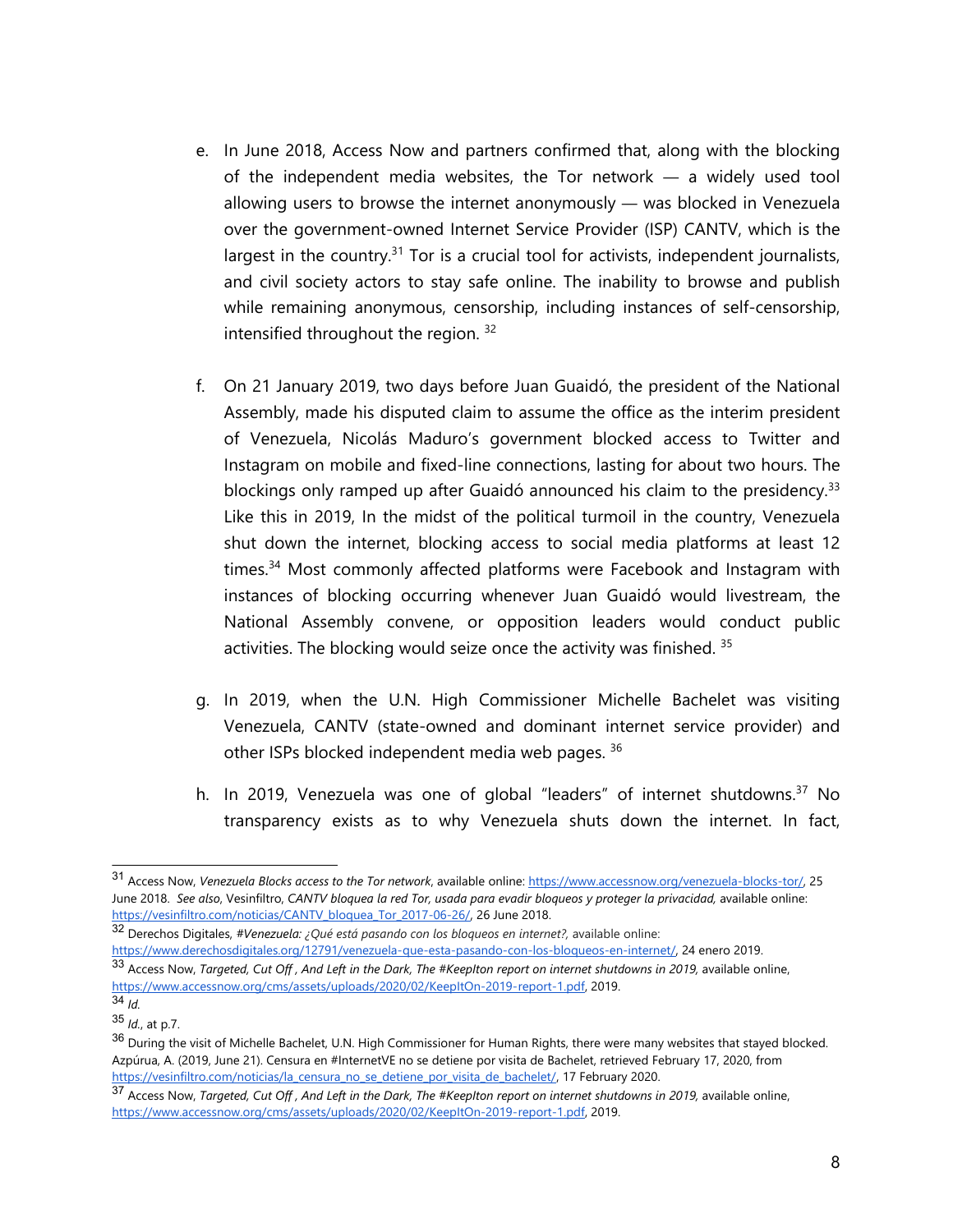Venezuela has systematically ignored civil society requests for information regarding the total number of blocked websites. $^{\rm 38}$ 

- 16. Internet shutdowns hurt the safety and security of citizens, limit access to information and emergency services, negatively impact small and large businesses, and interfere with access to health, education, and e-services. Additionally, election time is one of the most important periods when free access to information is crucial and with repeated internet shutdowns, this crucial right is violated. Such internet shutdowns further put at risk people, who already were suffering from food and medicine shortages, unreliable sources of electricity and water, all while experiencing rampant violence on the streets.<sup>39</sup> Overall, before, during, and after the 2020 elections, various media outlets, journalists, human rights activists, members of opposition parties and, in general, dissidents of the ruling party, in Venezuela have been strongly impacted by [digital](https://www.accessnow.org/bloqueo-a-redes-sociales-en-venezuela-la-crisis-politica-se-acentua/) attacks and [censorship](https://www.accessnow.org/frente-al-anteproyecto-de-ley-constitucional-del-ciberespacio-de-la-republica-bolivariana-de-venezuela/) [strategies](https://www.accessnow.org/frente-al-anteproyecto-de-ley-constitucional-del-ciberespacio-de-la-republica-bolivariana-de-venezuela/) on the part of the government. $^{40}$
- 17. All incidents of internet shutdowns in Venezuela documented by the #KeepItOn Coalition indicated that Venezuela specifically targeted those who disagreed with the governmen<sup>t</sup> or presented different points of view, such as opposition leaders, journalists, or citizens. The measures Venezuela has taken to restrict internet access and online content, as described above, infringe on individual's fundamental human rights.
- 18. In addition to more permanent blocking of many media and news sites, including local and international news websites as well as Venezuelan streaming news media, described above, social media platforms have been frequently blocked temporarily during political events, affecting platforms such as YouTube, Twitter, Periscope and Instagram, and mostly on the main ISP, state-owned CANTV. 41 Streaming platforms such as YouTube and Periscope are used in Venezuela by the independent news media, dissidents and members of the opposition to broadcast live news, address the people, spread information and communicate, and they have been blocked even to impede access to the National Assembly sessions. 42

<sup>38</sup> Access Now, *Civil society unites against internet censorship in Venezuela,* available online: [https://www.accessnow.org/civil-society](https://www.accessnow.org/civil-society-letter-agains-internet-censorship-in-venezuela/)[letter-agains-internet-censorship-in-venezuela/](https://www.accessnow.org/civil-society-letter-agains-internet-censorship-in-venezuela/), 1 June 2017; *See also* Espacio Público, *Demanda contra Contael y Cantv por fallas en el servicio de Internet en Venezuela,* available online: [http://espaciopublico.ong/demanda-conatel-cantv-acceso-a-internet/,](http://espaciopublico.ong/demanda-conatel-cantv-acceso-a-internet/) 17 octubre 2017.

<sup>&</sup>lt;sup>39</sup> Access Now, Social media shutdown in Venezuela is a warning of what is to come as political tensions rise, available online: [https://www.accessnow.org/social-media-shutdown-in-venezuela-is-a-warning-of-what-is-to-come-as-political-tensions-rise/,](https://www.accessnow.org/social-media-shutdown-in-venezuela-is-a-warning-of-what-is-to-come-as-political-tensions-rise/) 22 January 2019.

<sup>40</sup> Access Now, *Elecciones en Venezuela: Kit de Defensa Digital,* available online: [https://www.accessnow.org/elecciones-en](https://www.accessnow.org/elecciones-en-venezuela-kit-de-defensa-digital/)[venezuela-kit-de-defensa-digital/](https://www.accessnow.org/elecciones-en-venezuela-kit-de-defensa-digital/), 2 December 2020.

<sup>41</sup> Vesinfiltro, *ALERT: Streaming and social media platforms blocked in Venezuela during uprising,* available online: <https://vesinfiltro.com/noticias/alert-2019-04-30>, 30 April 2019.

<sup>42</sup> Vesinfiltro, *YouTube bloqueado en CANTV durante sesión de la Asamblea Nacional 2019-05-28*, available online: [https://vesinfiltro.com/noticias/alerta-2019-05-28/,](https://vesinfiltro.com/noticias/alerta-2019-05-28/) 28 May 2019.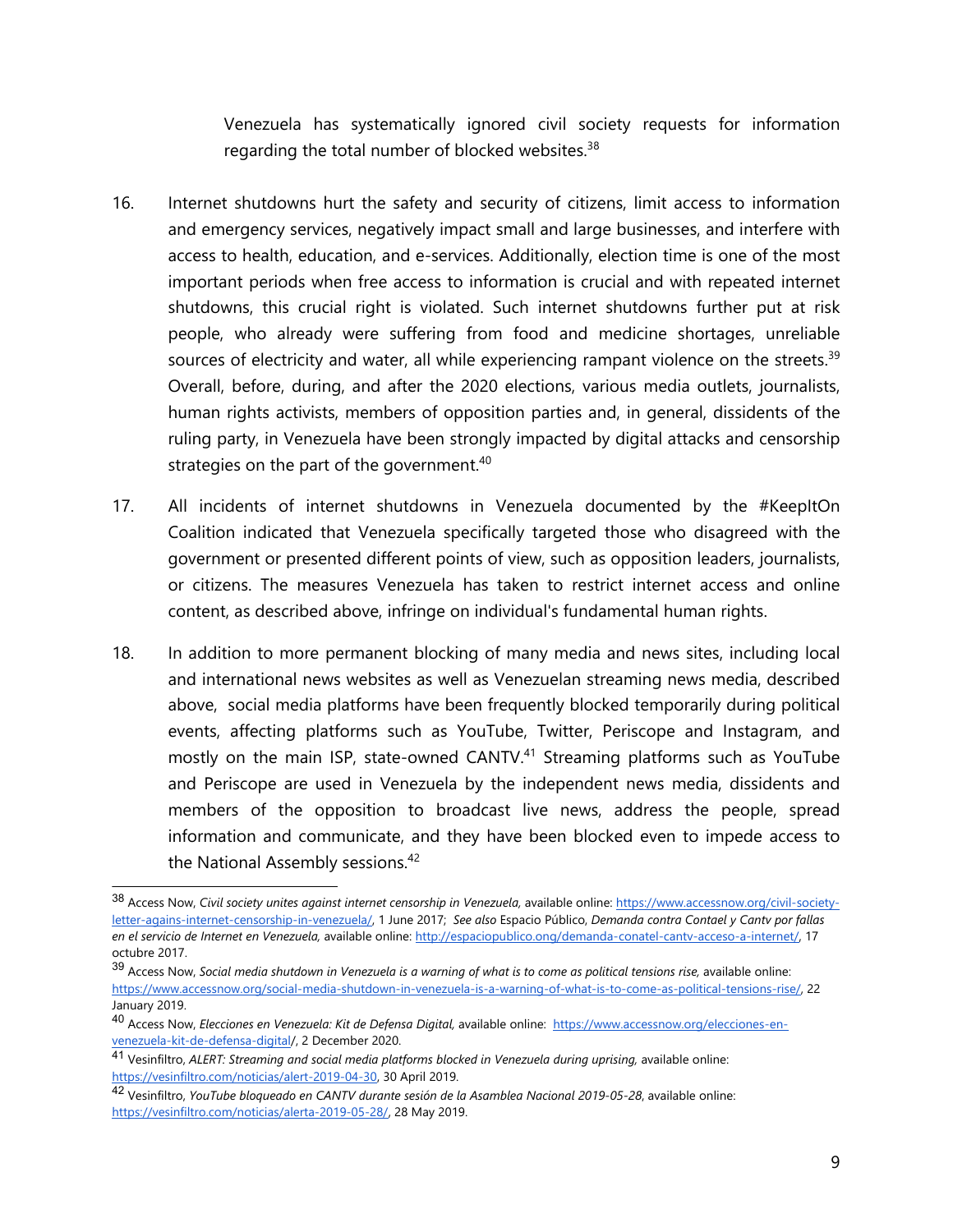- 19. Other important platforms have been blocked more indefinite manner, such as streaming video provider livestream.com,<sup>43</sup> audio hosting site soundcloud.com,<sup>44</sup> and petitions website change.org;<sup>45</sup> with some interruptions to the long-term censorship applied to these platforms. For days in 2019 Wikipedia was also blocked by state-owned CANTV, 46 social media platform reddit.com is blocked by private telephone operator Movistar, after it was ordered to be blocked by all ISPs and later unblocked by the rest of providers.
- 20. Social media blocking not only affects freedom of expression and the free flow of information, but also the right to peacefully assemble and associate, which are activities conducted on social media as well as on the streets, particularly during the ongoing COVID-19 pandemic.

#### **The right to privacy and data protection**

- 21. The right to privacy is <sup>a</sup> fundamental human right that is enshrined in multiple international human rights instruments. 47
- 22. Since the last UPR cycle, the governmen<sup>t</sup> of Venezuela created <sup>a</sup> legal framework that allows for collection of personal data. In October 2017, administrative order No. 171 of the National Telecommunication Commission of Venezuela went into effect, sanctioning the retention of personal data without any need for legislative or regulatory controls that are necessary to guarantee the right to privacy.  $^{48}$

<sup>43</sup> VE sinFiltro, *Venezuela bloquea las noticias y <sup>a</sup> los medios en internet,* available online: [https://vesinfiltro.com/noticias/venezuela\\_bloquea\\_las\\_noticias-2019-05/](https://vesinfiltro.com/noticias/venezuela_bloquea_las_noticias-2019-05/), 3 May 2019

<sup>44</sup> VE sin Filtro, *Digital censorship against the press in Venezuela worsens*: [https://vesinfiltro.com/noticias/2021-06-04](https://vesinfiltro.com/noticias/2021-06-04-internet_censorship_to_media_worsens/) [internet\\_censorship\\_to\\_media\\_worsens/,](https://vesinfiltro.com/noticias/2021-06-04-internet_censorship_to_media_worsens/) 4 June 2021

<sup>&</sup>lt;sup>45</sup> VE sin Filtro, Levantados bloqueos sofisticados de CANTV luego de incendio en una de sus instalaciones, available online: [https://vesinfiltro.com/noticias/2020-04-06-levantados\\_multiples\\_bloqueos\\_cantv,](https://vesinfiltro.com/noticias/2020-04-06-levantados_multiples_bloqueos_cantv) 7 April 2020; see also: *30 nuevos eventos de bloqueo: CANTV reactiva bloqueos HTTP*, available online: [https://vesinfiltro.com/noticias/2020-10-12-30\\_nuevos\\_bloqueos\\_cantv/](https://vesinfiltro.com/noticias/2020-10-12-30_nuevos_bloqueos_cantv/), 12 October 2020.

<sup>46</sup> VE sin Filtro, *Twitter, Youtube <sup>e</sup> Instagram bloqueados por CANTV en la mañana del 21 de enero,* available online: [https://vesinfiltro.com/noticias/twitter\\_youtube\\_instagram\\_2019-01/](https://vesinfiltro.com/noticias/twitter_youtube_instagram_2019-01/), 21 January 2019; se also:

Andrés Azpúrua (Venezuela Inteligente / VEsinFiltro), Mariengracia Chirinos (IPYS Venezuela), Arturo Filastò (OONI), Maria Xynou (OONI), Simone Basso (OONI), Kanishk Karan (Digital Forensic Research Lab), *From the blocking of Wikipedia to Social Media: Venezuela's Political Crisis,* available online: <https://ooni.org/post/venezuela-blocking-wikipedia-and-social-media-2019/> *<https://vesinfiltro.com/noticias/report-jan-2019/>, 29 January 2019*

<sup>&</sup>lt;sup>47</sup> Universal Declaration of Human Rights, Article 12; International Covenant on Civil and Political Rights, Article 17; American Convention on Human Rights, Article 11; African Union Principles on Freedom of Expression, Article 4; European Convention for the Protection of Human Rights and Fundamental Freedoms, Article 8; Johannesburg Principles on National Security, Free Expression and Access to Information; Camden Principles on Freedom of Expression and Equality.

<sup>48</sup> Derechos Digitales, *Sin lugar donde esconderse: retencion de datos de telefonia en Venezuela*, available online: <https://www.derechosdigitales.org/11932/sin-lugar-donde-esconderse-retencion-de-datos-de-telefonia-en-venezuela/> , 15 febrero 2018.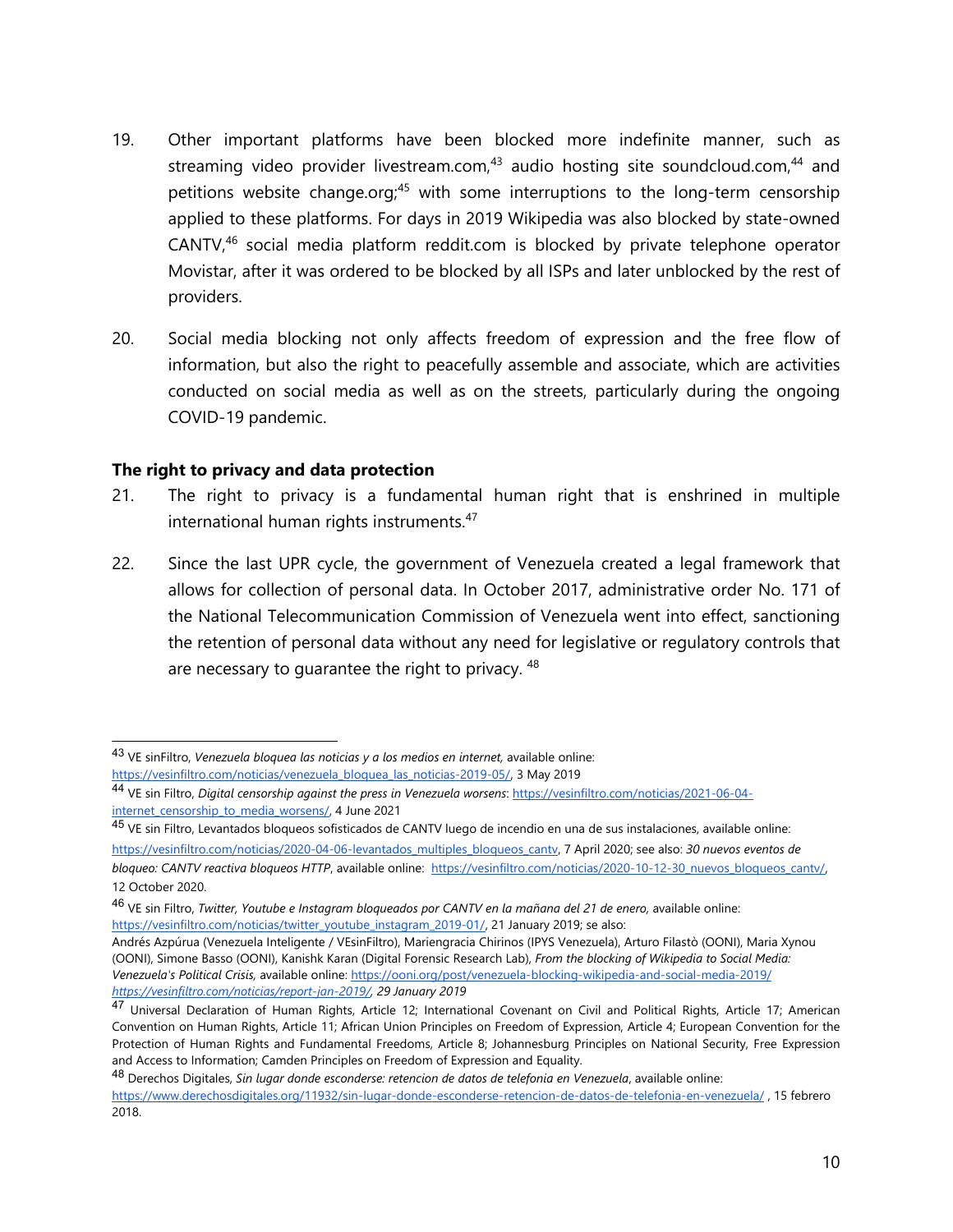- 23. In 2018, the Venezuelan government, under Nicolás Maduro, issued **Regulation for the Protection of the Rights of Users in the Provision of Telecommunication Services 2018** that abrogated the Regulation on the Provision of Telecommunication Services 1992, emphasizing constitutional and other legal principles that guarantee privacy of content transmitted by network as well as personal data of the subscribers.<sup>49</sup> It also includes the opt-in principle prohibiting any use of personal data without explicit written consent from those whose data it is.
- 24. No data privacy regulatory body exists in Venezuela. Rather, the enforcement of privacy and data protection principles falls to the courts. While those using the telecommunication services expect their personal data to remain private, once they optin and with the already existing legal framework ensuring long retention of the data, nothing prevents the governmen<sup>t</sup> from accessing it -- without any regulatory oversight. Despite seemingly moving forward with developing principles of data protection in the law, Venezuela continues to use the law to infringe on the right to privacy by collecting more data and making receipt of certain services conditional on providing the data.

#### **Venezuela'<sup>s</sup> Digital Identity Programme**

25. Venezuela seeks to collect more personal data from citizens, notably through its national identity programme. It is imperative that digital identity systems, particularly those backed by the state'<sup>s</sup> resources and legal powers, are designed around sound principles of governance, data protection, privacy and security. Establishing digital identity programmes is often set within the context of making the delivery of services, including welfare benefits more efficient and accurate, and reducing corruption by using technology to assist in clear identification and secure authentication. However, depending on that design and context these programmes can themselves become impediments to governance and harm the provision of welfare services and the wider inclusion of citizens.

<sup>&</sup>lt;sup>49</sup> Article 7 requires providers of telecommunication services to faguard secrecy and inviolability of private communications on their networks; Article 8 requires telecommunication providers to use additional tools and implement appropriate procedures to prevent cybercrime; Article 30 mandates telecommunication providers to adopt mechanisms to guarantee confidentiality of personal data of those who use their services, and prohibits the use of that personal data for commercial and advertising purposes without their expressed written consent ("opt-in" principle). *See* Gaceta Oficial de la República Bolivariana de Venezuela, *Reglamento para la* protección de los derechos de los usuarios en la prestación de los servcios de telecomunicaciones, available online: [http://www.conatel.gob.ve/wp-content/plugins/pdfjs-viewer-shortcode/pdfjs/web/viewer.php?file=/wp](http://www.conatel.gob.ve/wp-content/plugins/pdfjs-viewer-shortcode/pdfjs/web/viewer.php?file=/wp-content/uploads/2018/12/Reglamento-Prestaci%C3%B3n-de-Servicios.pdf&download=true&print=true&openfile=false)[content/uploads/2018/12/Reglamento-Prestaci%C3%B3n-de-Servicios.pdf&download=true&print=true&openfile=false](http://www.conatel.gob.ve/wp-content/plugins/pdfjs-viewer-shortcode/pdfjs/web/viewer.php?file=/wp-content/uploads/2018/12/Reglamento-Prestaci%C3%B3n-de-Servicios.pdf&download=true&print=true&openfile=false) , 27 noviembre 2018.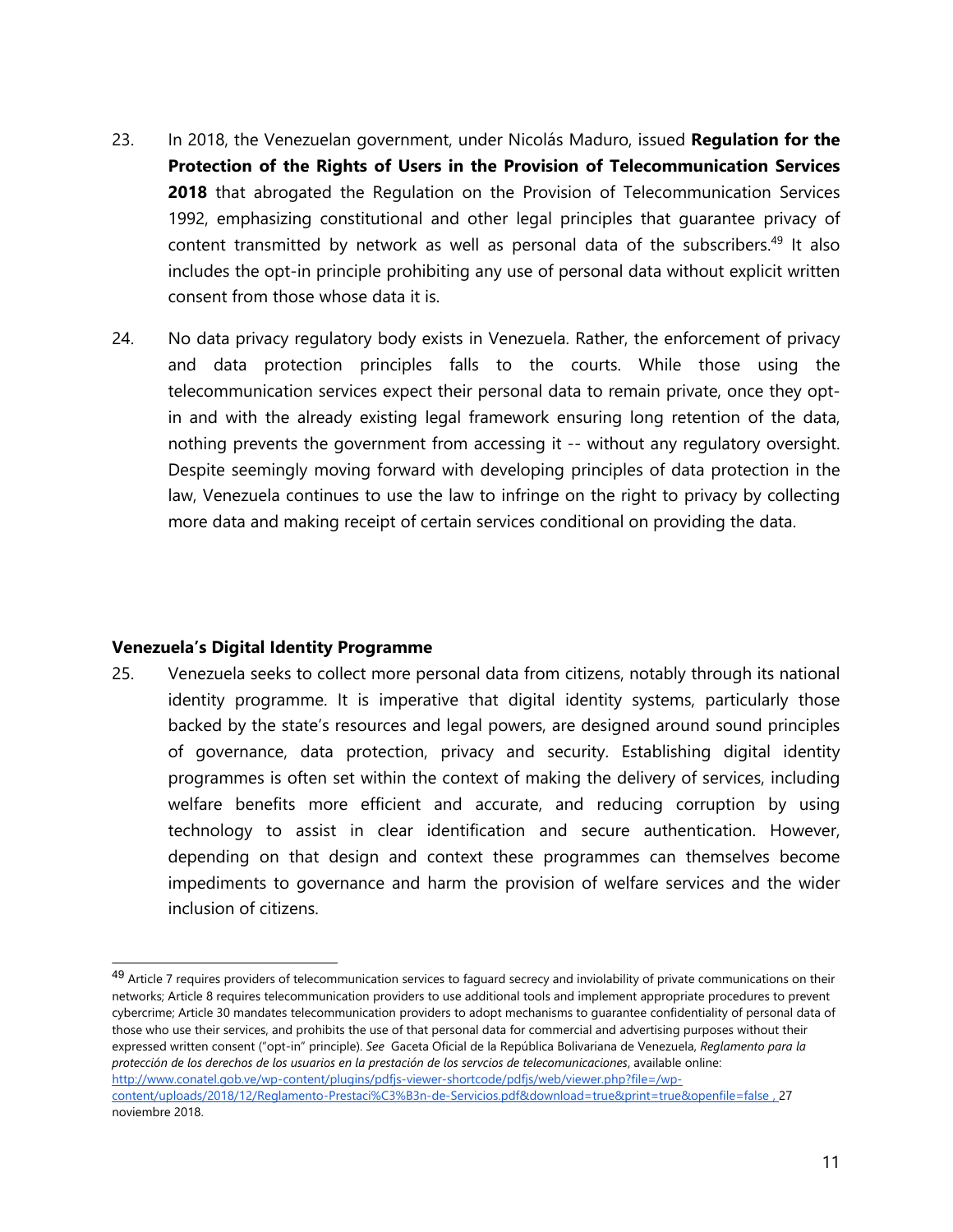- 26. In the last decade, it has been mandatory in Venezuela to provide an identity document that includes: <sup>a</sup> signature, fingerprint, full name, and address of the person who seeks to gain access to <sup>a</sup> phone, whether mobile or landline. Administrative order No. 171 increased not only the amount of data collected, but also the data retention period. Providers are now mandated to retain data for 5 years after the termination of contract. 50
- 27. Since the last UPR, in 2016 Venezuela also increased efforts to collect more data on the population through the use of <sup>a</sup> new digital identification system, "Carnet de la Patria."This new voluntary identification card captures multiple pieces of information about the person and provides every holder with <sup>a</sup> unique and personalised QR code. To receive this card, information about one'<sup>s</sup> health and socioeconomic status is requested. Holders of the cards then gain access to some basic resources such as food and medicine. <sup>51</sup> While the purpose of this new digital identification system was to streamline governmen<sup>t</sup> aid, such as government-administered distribution of food, there is <sup>a</sup> concern that this system develops into <sup>a</sup> type of social control mechanism.
- 28. During the 2018 elections, the ruling party deployed <sup>a</sup> strategy of tracking voters in real time by installing stations near polling locations that would scan and renew voters' "Carnet de la Patria" cards. This was seen as an attempt to influence and intimidate voters. <sup>52</sup>
- 29. In November 2018, concerns that the national identity programme in Venezuela is evolving into <sup>a</sup> social control mechanism grew after it was reported that Venezuela contracted Chinese telecom company ZTE to build <sup>a</sup> system of monitoring of "citizen behaviour" through "Carnet the la Patria." 53
- 30. Venezuela keeps finding new ways of making more people sign up for the digital identification system, including rewarding avid "tweeters" with money sent to their digital wallets that are also part of "Carnet de la Patria," In April 2021, the governmen<sup>t</sup> announced that COVID-19 vaccines would be administered through <sup>a</sup> lottery system via

<sup>50</sup> Derechos Digitales, *Sin lugar donde esconderse: retencion de datos de telefonia en Venezuela*, available online: <https://www.derechosdigitales.org/11932/sin-lugar-donde-esconderse-retencion-de-datos-de-telefonia-en-venezuela/> , 15 febrero 2018.

<sup>51</sup> Derechos Digitales, *Identity Systems and Social Protection in venezuela and Bolivia: Gender Impacts and Other Inequalities,* available online: [https://www.derechosdigitales.org/wp-content/uploads/identity-systems\\_ENG.pdf,](https://www.derechosdigitales.org/wp-content/uploads/identity-systems_ENG.pdf)

<sup>52</sup> The World, *Venezuelans fear 'Fatherland Card' may be <sup>a</sup> new form of social control,* available online:

<https://www.pri.org/stories/2018-12-28/venezuelans-fear-fatherland-card-may-be-new-form-social-control>, 28 December 2018. 53 Reuters, *How ZTE helps Venezuela create China-style social control,* available online:

<https://www.reuters.com/investigates/special-report/venezuela-zte/>, 14 November 2018.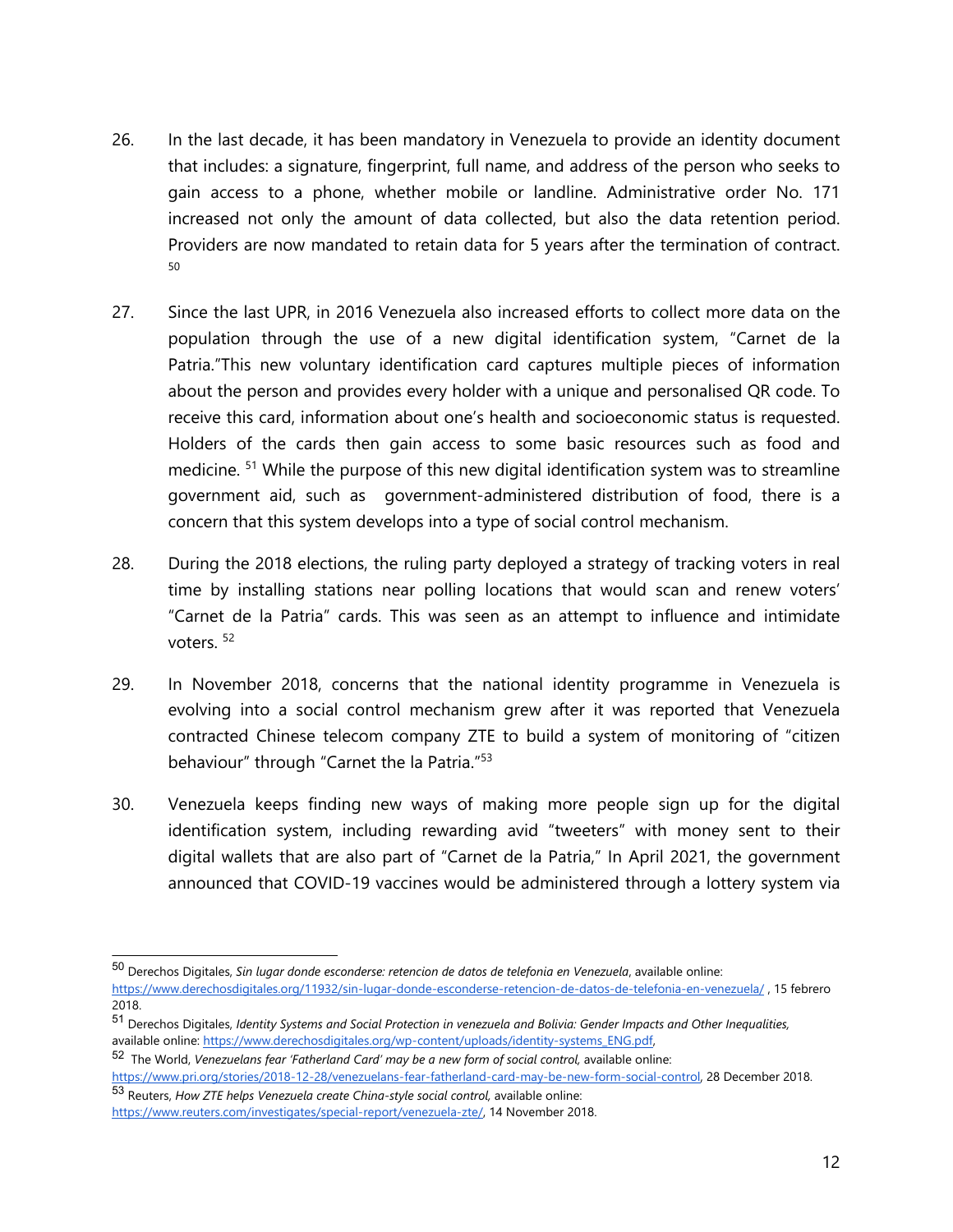the "Carnet de la Patria" database. 54

## **Surveillance, state sponsored attacks and data collection**

- 31. While seeking to collect more data on Venezuelans, the governmen<sup>t</sup> further continues to increase efforts in surveilling, identifying and collecting data on those who disagree with them via State-sponsored online attacks:
	- a. In 2018, the governmen<sup>t</sup> of Nicolas Maduro purchased phone-hacking technology from Cellebrite, an Israeli digital intelligence firm. Specifically the governmen<sup>t</sup> approved the purchase of Cellebrite'<sup>s</sup> UFED Touch2 units. These high-tech devices are used to hack and extract all data from mobile phones, including conversations, photos, documents, and emails. 55
	- b. In 2019-2020, the number of reports of journalists, activists and opponents to the governmen<sup>t</sup> being arbitrarily forced to hand over cell phones have been increasing. Many cases include them being forced or intimidated, generally by the State security forces, into unlocking devices to review the contents or deleting data. 56
	- c. In 2018, Inter-American Court of Human Rights condemned Venezuela for its illegal creation of the database of political opposition, infringing on people'<sup>s</sup> rights to political participation and freedom of expression. 57 Yet, despite the Court'<sup>s</sup> opinion, Venezuela continued to seek to illegally obtain personal information of those whom they considered opposition.

[fotografo-william-urdaneta-en-puerto-ordaz,](http://espaciopublico.ong/dgcim-detuvo-al-fotografo-william-urdaneta-en-puerto-ordaz/) 31 julio 2020; *ee also* Espacio Público, *Funcionarios policiales les quitan los teléfonos <sup>a</sup> personas que grababan una emergencia en Maracaibo,* available online: [http://espaciopublico.ong/funcionarios-policiales-les-quitan](http://espaciopublico.ong/funcionarios-policiales-les-quitan-los-telefonos-a-personas-que-grababan-una-emergencia-en-maracaibo/)[los-telefonos-a-personas-que-grababan-una-emergencia-en-maracaibo/,](http://espaciopublico.ong/funcionarios-policiales-les-quitan-los-telefonos-a-personas-que-grababan-una-emergencia-en-maracaibo/) 7 agosto 2020; *See also* Espacio Público, *GNB detiene al reportero gráfico Carlos Padilla en Guarico,* available online: [http://espaciopublico.ong/gnb-detiene-al-reportero-grafico-carlos](http://espaciopublico.ong/gnb-detiene-al-reportero-grafico-carlos-padilla-en-guarico/)padilla-en-quarico/8 junio 2020; See also Espacio Público, Funcionario agrede a periodista de El Pitazo en San Juan de los Morros, available online: [http://espaciopublico.ong/funcionario-agrede-a-periodista-de-el-pitazo-en-san-juan-de-los-morros/,](http://espaciopublico.ong/funcionario-agrede-a-periodista-de-el-pitazo-en-san-juan-de-los-morros/) 19 noviembre 2019.

<sup>54</sup> AS/COA, *CovidCheck-in: Venezuelans in the Dark on Vaccines,* available online: [https://www.as-coa.org/articles/covid-check](https://www.as-coa.org/articles/covid-check-venezuelans-dark-vaccines)[venezuelans-dark-vaccines](https://www.as-coa.org/articles/covid-check-venezuelans-dark-vaccines), 24 June 2021.

<sup>55</sup> Access Now, *What spy firm Cellebrite can'<sup>t</sup> hide from investors*, available online: [https://www.accessnow.org/what-spy-firm](https://www.accessnow.org/what-spy-firm-cellebrite-cant-hide-from-investors/)[cellebrite-cant-hide-from-investors/,](https://www.accessnow.org/what-spy-firm-cellebrite-cant-hide-from-investors/) 26 May 2021; *See also* Vesinfiltro, *Urgent: Stop Cellebrite sales to Venezuela,* available online: [https://vesinfiltro.com/noticias/stop\\_cellebrite\\_sales\\_Venezuela/](https://vesinfiltro.com/noticias/stop_cellebrite_sales_Venezuela/) , 15 November 2019; *See also* Asi Somos, *Jefe de Estado aprueba mas de 12 millones de euros <sup>o</sup> su equivalente en petros para modernizacion del CICPC*, available online: <http://web.archive.org/web/20191115014106/https://www.vtv.gob.ve/millones-euros-petros-modernizacion-cicpc/>, 14 noviembre 2019.

<sup>56</sup> Espacio Público, *Dgcim detuvo al fotógrafo William Urdaneta*, available online: [http://espaciopublico.ong/dgcim-detuvo-al-](http://espaciopublico.ong/dgcim-detuvo-al-fotografo-william-urdaneta-en-puerto-ordaz/)

<sup>57</sup> Corte Interamericana de Derechos Humanos, *Caso San Miguel y Otras vs. Venezuela*, Sentencia de 8 de febrero de 2018 (Fondo, Reparaciones y Costas), Resumen Oficial Emitido por la corte interamericana, available online: [https://www.corteidh.or.cr/docs/casos/articulos/resumen\\_348\\_esp.pdf,](https://www.corteidh.or.cr/docs/casos/articulos/resumen_348_esp.pdf) 8 febrero 2018.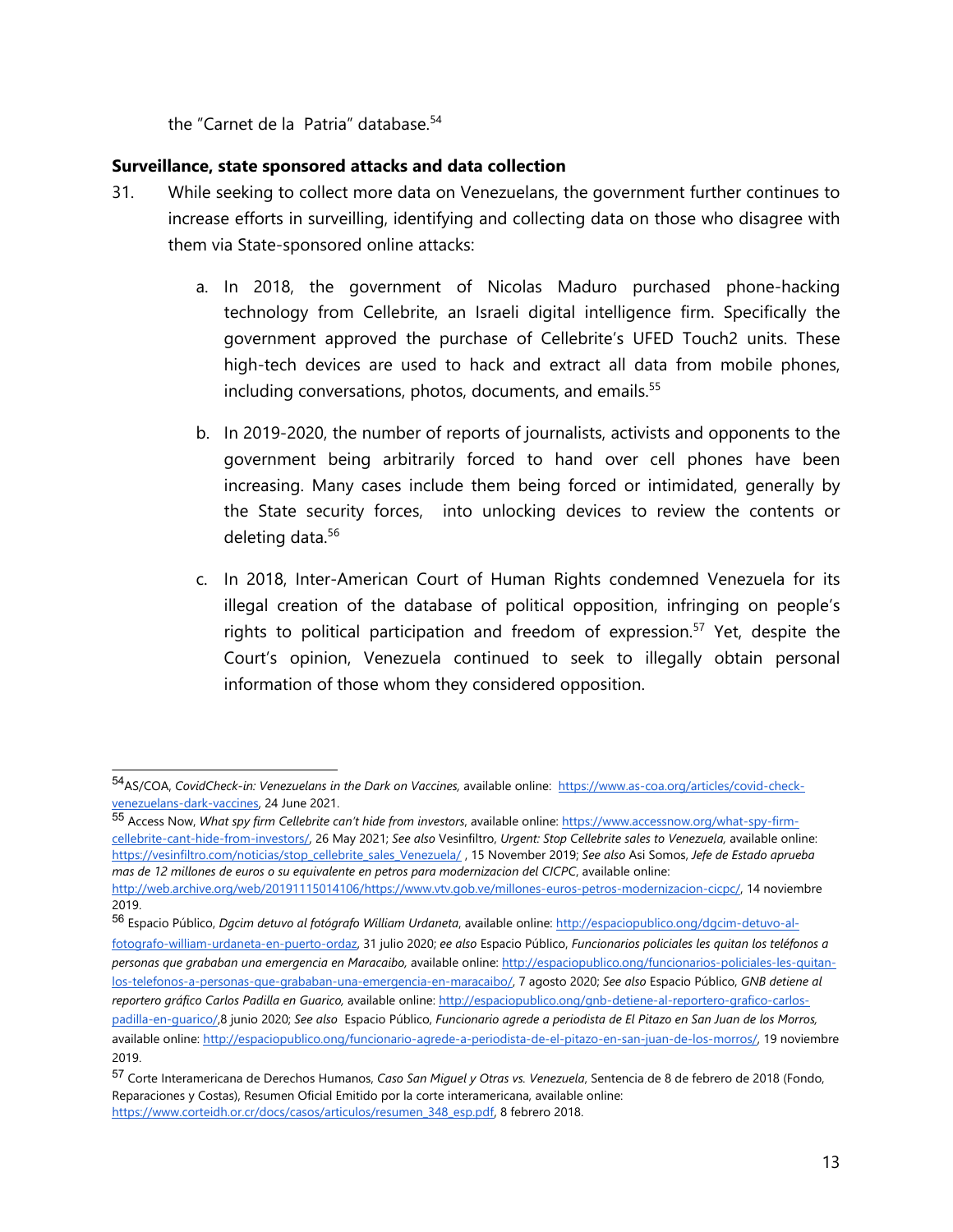- d. In February 2019, while the political crisis in Venezuela continued to unfold, the humanitarian aid website of VoluntariosxVenezuela was targeted in another type of a technically sophisticated attack. <sup>58</sup> On February 12, 2019, people trying to access the website when using the services of Venezuela'<sup>s</sup> state-owned ISP CANTV were automatically redirected to <sup>a</sup> "cloned" website that looked indistinguishable from the real one. The purpose of the real website was to allow people to register to volunteer to distribute aid. The cloned website sought to collect the same personal data of those who wanted to volunteer that the real one would but with <sup>a</sup> different purpose. Technical evidence gathered and reported by internet researchers at VE Sin Filtro<sup>59</sup> indicated that the redirect resulted from <sup>a</sup> DNS spoofing maneuver, with the likely objective of "phishing" or collecting the personal data of people interested in volunteering opposition activities.<sup>60 61</sup>
- e. Thousands of victims of the phishing attack had their personal information published on <sup>a</sup> pro-governmen<sup>t</sup> website alongside messages intended to intimidate the victims and other dissidents<sup>62</sup>
- f. Researchers also confirmed that multiple other phishing websites pretending to be popular services, such as social media and email, existed in the past, managed by the same group or persons as the fake VoluntariosxVenezuela site. These other phishing sites appeared to have been designed to "phish" – or obtain – login credentials to those services.<sup>63</sup>
- 32. This state-sponsored phishing attack, conducted by the Venezuelan Telecom regulator, CONATEL, with the active participation of the state-owned ISP CANTV aimed to capture personal data from those who were trying to register on the website for

<sup>58</sup> Global Voices Advox, *Venezuelans see the politics of humanitarian aid play out in online attacks,* available online: [https://advox.globalvoices.org/2019/02/15/venezuelans-see-the-politics-of-humanitarian-aid-play-out-in-online-attacks/,](https://advox.globalvoices.org/2019/02/15/venezuelans-see-the-politics-of-humanitarian-aid-play-out-in-online-attacks/) 15 February 2019.

<sup>&</sup>lt;sup>59</sup> Vesinfiltro, Alerta: CANTV impulsa phishing contra plataforma de voluntariado, poniendo en riesgo a disidentes y opositores, available online: [https://vesinfiltro.com/noticias/alerta-phishing\\_voluntariado/](https://vesinfiltro.com/noticias/alerta-phishing_voluntariado/), 12 February 2019.

<sup>60</sup> Vesinfiltro, *Phishing by Venezuelan governmen<sup>t</sup> puts activists and internet users at risk,* available online: [https://vesinfiltro.com/noticias/Phishing\\_by\\_Venezuelan\\_government\\_targets\\_activists/](https://vesinfiltro.com/noticias/Phishing_by_Venezuelan_government_targets_activists/), 15 February 2019.

<sup>61</sup> Global Voices Advox, *Venezuelans see the politics of humanitarian aid play out in online attacks,* available online: [https://advox.globalvoices.org/2019/02/15/venezuelans-see-the-politics-of-humanitarian-aid-play-out-in-online-attacks/,](https://advox.globalvoices.org/2019/02/15/venezuelans-see-the-politics-of-humanitarian-aid-play-out-in-online-attacks/) 15 February 2019. *See also* Derechos Digitales, *#Venezuela: Cuando el atacante es el gobierno,* available online: <https://www.derechosdigitales.org/12841/venezuela-cuando-el-atacante-es-el-gobierno/> , 20 febrero 2019.

<sup>62</sup> DFR Lab, *Venezuelan Pro-Regime Accounts Publish Personal Data of Phishing Victims*, available online: <https://medium.com/dfrlab/venezuelan-pro-regime-accounts-publish-personal-data-of-phishing-victims-1b41ffc256bd>, 18 March 2019.

<sup>63</sup> Global Voices Advox, *Venezuelans see the politics of humanitarian aid play out in online attacks,* available online: [https://advox.globalvoices.org/2019/02/15/venezuelans-see-the-politics-of-humanitarian-aid-play-out-in-online-attacks/,](https://advox.globalvoices.org/2019/02/15/venezuelans-see-the-politics-of-humanitarian-aid-play-out-in-online-attacks/) 15 February 2019.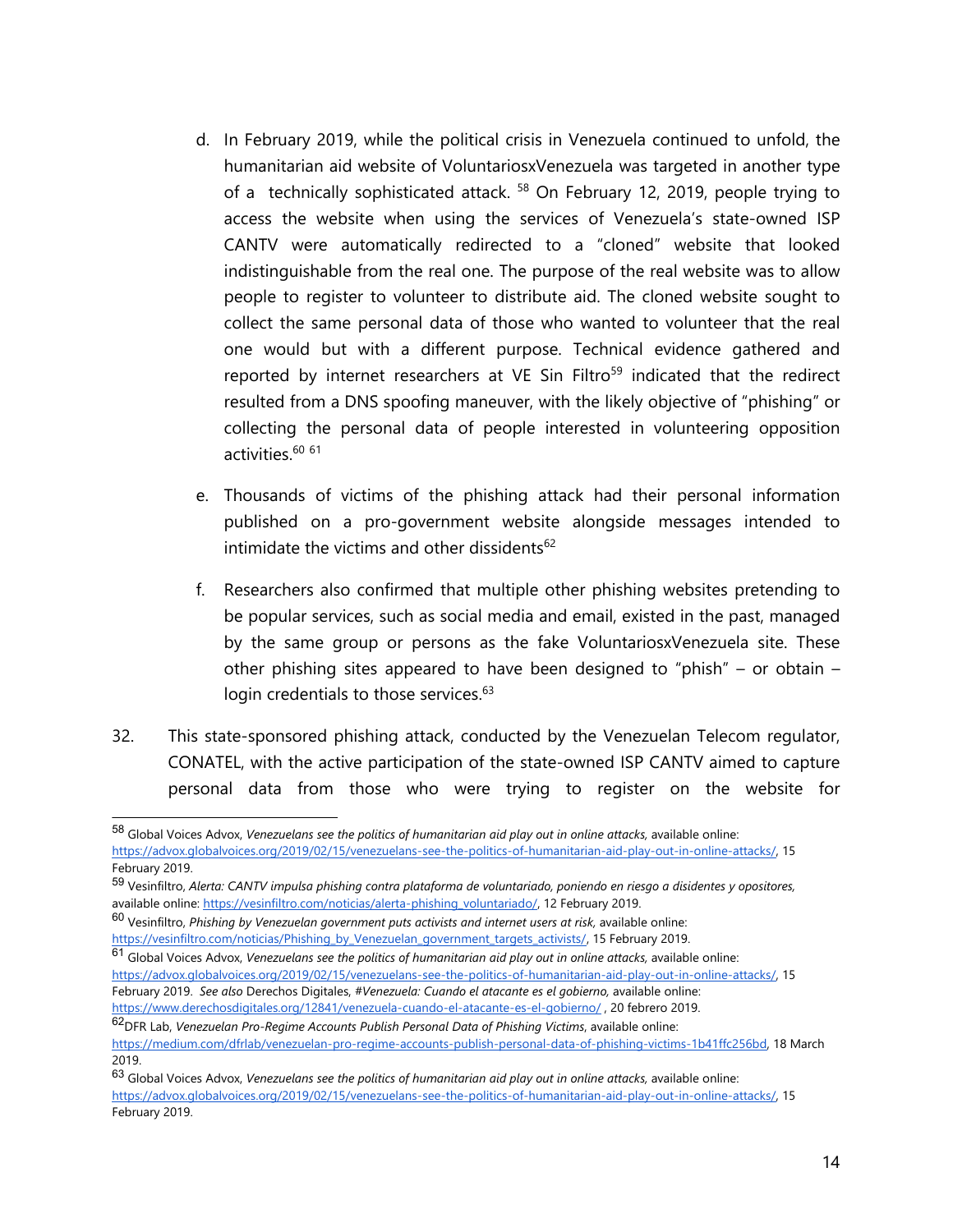VoluntariosxVenezuela.<sup>64</sup> As the website was used as a database for volunteers in support of Juan Guaido, this phishing attack via CANTV collected their personal information effectively creating a detailed database of dissidents. $\rm ^{65}$ 

- 33. In April 2020 <sup>a</sup> similar state-sponsored phishing attack was performed against users wanting to register for Heroes de la Salud, <sup>a</sup> platform to distribute financial aid to healthcare during the COVID-19 pandemic. The phishing attack also obtained the highly personal information of users who registered in the fake website, the attack relied on network manipulations by CANTV. Heroes de la Salud was an initiative led by the opposition in the National Assembly and thousands had their personal information exposed in the same way. 66
- 34. These attacks are <sup>a</sup> severe violation of the right to privacy. Individuals visited the website seeking to volunteer their help, and instead, they ended up in <sup>a</sup> governmen<sup>t</sup> database, without providing consent to the governmen<sup>t</sup> obtaining their data, often unaware of what was happening. Phishing attacks by the governmen<sup>t</sup> cause internet users to live with the constant fear that providing personal information on any website might lead to governmen<sup>t</sup> obtaining this information; this creates understandable fears and can lead people to stop not only engaging with the volunteer and opposition activities, but also deter them from exercising their rights to expression and opinion, assembly, voting, and more, out of fear that their privacy would be violated and their data misused.

## **Recommendations**

- 35. We urge that freedom of expression and opinion, access to information, and the right to privacy be prominent issues in the upcoming UPR review cycle. We therefore recommend that Venezuela:
	- a. Adhere to international human rights standards and uphold its commitments to promote and protect the right to freedom of expression and opinion, allowing people to access the internet freely and without fear of surveillance or censorship;
	- b. Recognise and commit to guarantee the rights to freedom of peaceful assembly and association on and offline, particularly during elections and mass protests;

<sup>64</sup> Vesinfiltro, *Phishing by Venezuelan governmen<sup>t</sup> puts activists and internet users at risk,* available online: [https://vesinfiltro.com/noticias/Phishing\\_by\\_Venezuelan\\_government\\_targets\\_activists/](https://vesinfiltro.com/noticias/Phishing_by_Venezuelan_government_targets_activists/) , 15 February 2019.

<sup>&</sup>lt;sup>65</sup> Hipertextual, *El régimen de Maduro está usando webs falsas para robar datos personales a venezolanos, available online:* [https://hipertextual.com/2019/02/gobierno-venezuela-paginas-phishing,](https://hipertextual.com/2019/02/gobierno-venezuela-paginas-phishing) 16 febrero 2019.

<sup>&</sup>lt;sup>66</sup> Vesinfiltro, Preliminar report: State sponsored phishing against healthcare workers amid COVID-19 pandemic in Venezuela, available online: [https://vesinfiltro.com/noticias/2020-04-26-phishing\\_healthcare\\_heroes](https://vesinfiltro.com/noticias/2020-04-26-phishing_healthcare_heroes), 27 April 2020.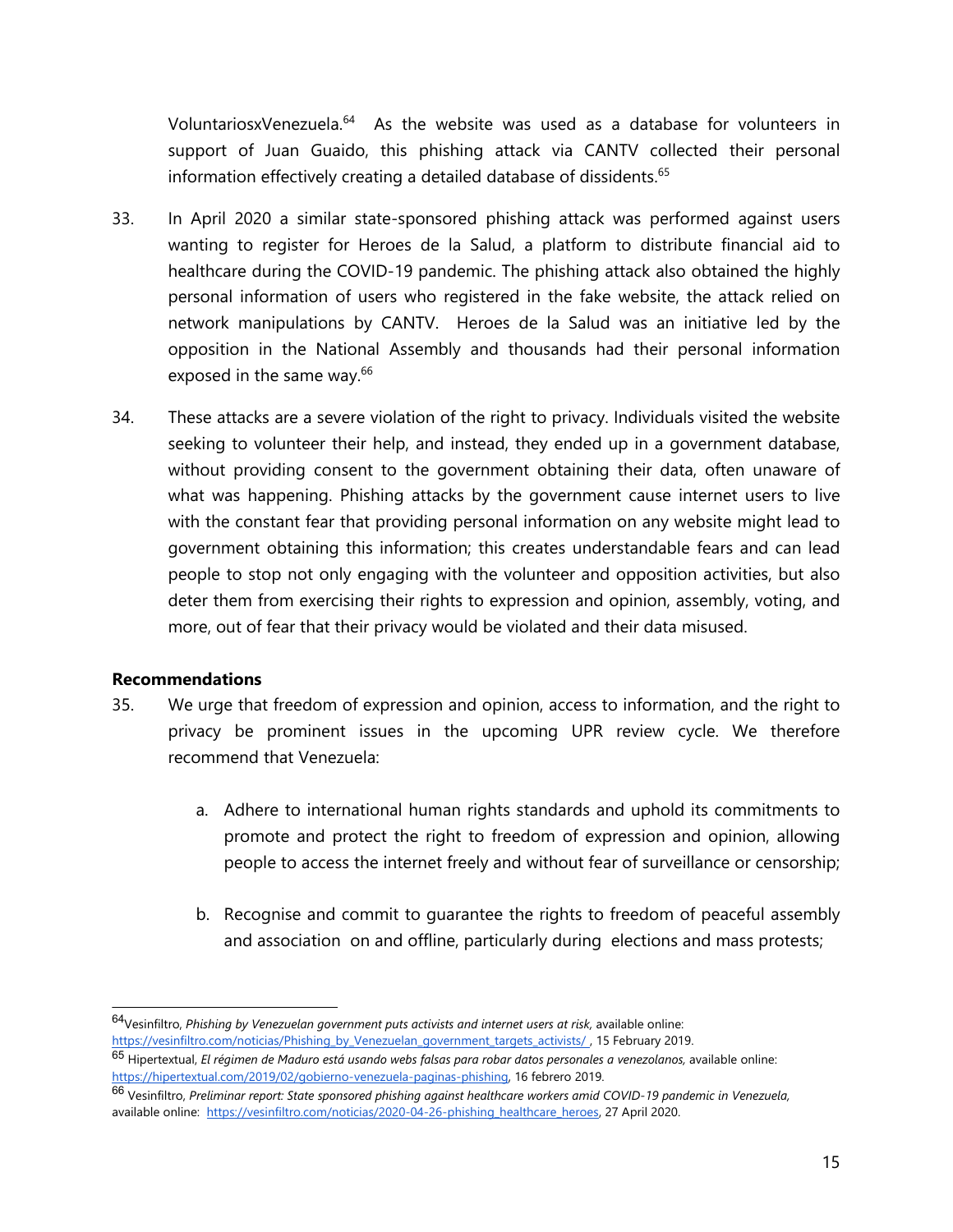- c. Commit to ending violations of freedom of expression and opinion, and the right to privacy online by state and non-state actors and refrain from slowing, blocking or shutting down the internet and telecommunications services;
- d. Review the identity systems to and set up and ensure functionality of the accountability mechanisms to guarantee the identity systems robustly ensure data and privacy protection, non-discrimination, privacy, integrity and selfdetermination, among others;
- e. Review and improve the mechanisms to obtain the official identity document and passports based on the context of each person;
- f. Take proactive steps towards establishing <sup>a</sup> comprehensive legal framework around its digital identity programmes. These frameworks should evolve from healthy public discussion centered on meaningful engagemen<sup>t</sup> with civil society, and should include important questions related to: the purpose of the program, the safeguards for user rights, protections against surveillance, the role of private actors, centralization of identification and authentication mechanisms, and security measures, especially in case of biometrics-based authentication;
- g. Refrain from using biometric identification systems and the carnet patria as the sole or de facto method to access social services, including to food programmes and money stipends;
- h. Make <sup>a</sup> public commitment to ensure that any biometric identification or drone programs do not interfere with the fundamental freedoms of individuals, particularly their privacy and autonomy as the use and implementation of technological tools must meet human rights standards;
- i. Minimise the amount of and type of data the governmen<sup>t</sup> and associated service providers could collect through the identification systems. Further, restrict lawful interception and monitoring of digital identity use and implement measures for accountability;
- j. Take proactive steps to prevent further state-sponsored phishing campaigns and other digital attacks perpetrated against individuals that expose their intended affiliations or private online activity, compile lists of individuals that oppose the